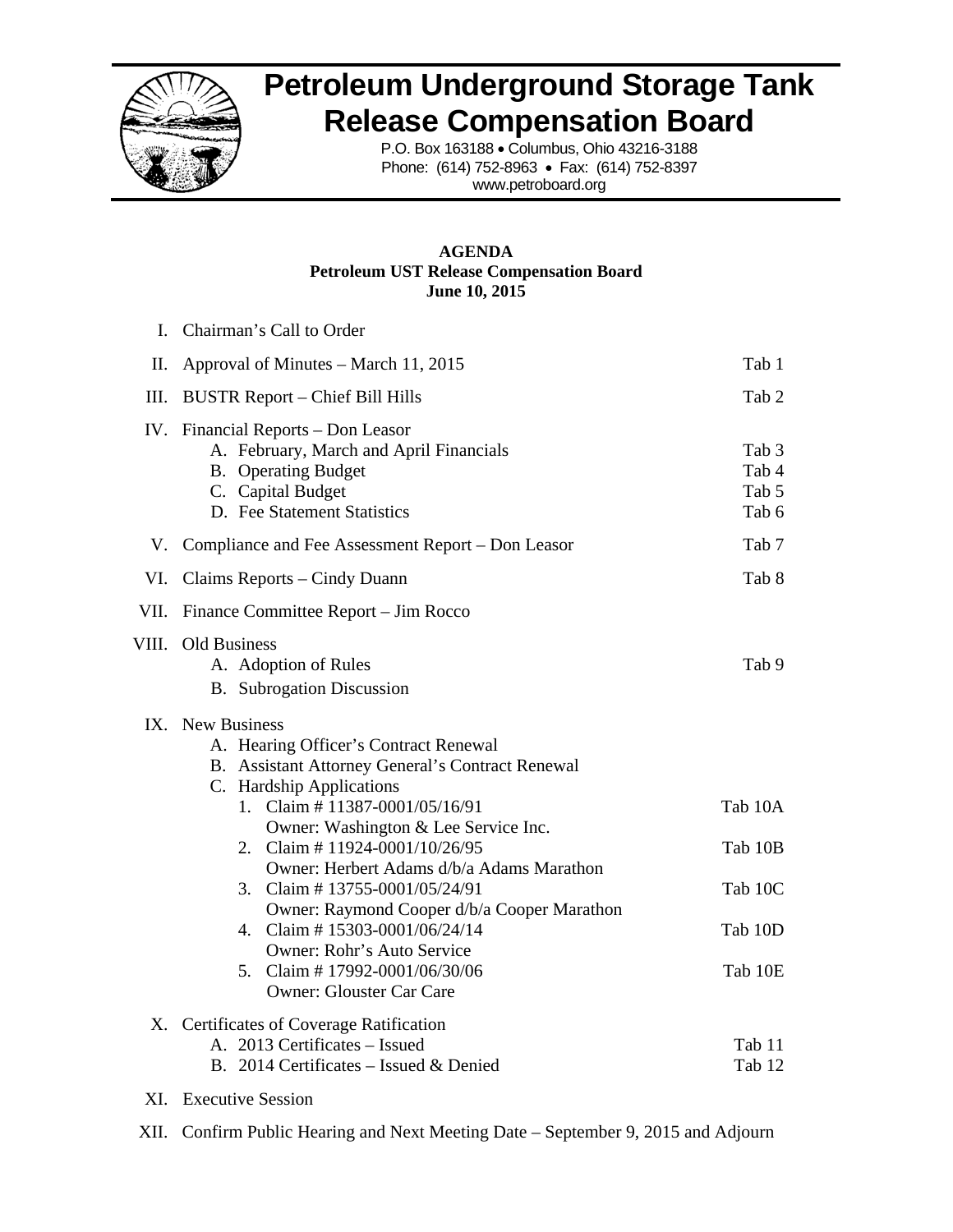# Memorandum

**To:** Petroleum Underground Storage Tank Release Compensation Board

**From:** Chief William Hills, BUSTR

**Re: BUSTR Report** 

**Date:** June 10, 2015

# **PERSONNEL –**

The Attorney and Clerk positions have been funded, posted, and are in a holding pattern with Commerce Human Resources. Two (2) intermittent employees to assist with the clerical duties of providing public record requests and management of the file room began employment on January 26, 2015.

## **ADMINISTRATION –**

The BUSTR Revolving Loan Fund Program administrative rule (OAC 1301:7-9-20) that enables Political Subdivisions to address the removal of Underground Storage Tanks is now effective. The application form is available on the State Fire Marshal web site.

The second responsible party search program is 80% complete and will be finalized before June 30, 2015. Results are being summarized and responsible parties informed.

The FY16 – FY17 UST grant application reflecting adjustments necessary to accommodate a 20% funding reduction has been submitted to U.S. EPA Region 5 in Chicago for their review and approval. In addition, Commerce Fiscal continues to work on the LUST grant modification for the 10% LUST grant funding increase.

## **TRAINING AND STAFF DEVELOPMENT –**

Commerce Human Resources has provided "Customer – Focused Service Training" to all supervisors in the department. The goal is to establish a "One Commerce" strategic framework.

Annual physicals have been scheduled for all BUSTR field inspector and environmental specialist personnel.

## **TRAINING TO STAKEHOLDERS** –

On May 19, 2015 BUSTR attended the Associated Food & Petroleum Dealers Annual Trade Show to provide informational material and respond to questions regarding BUSTR and UST's.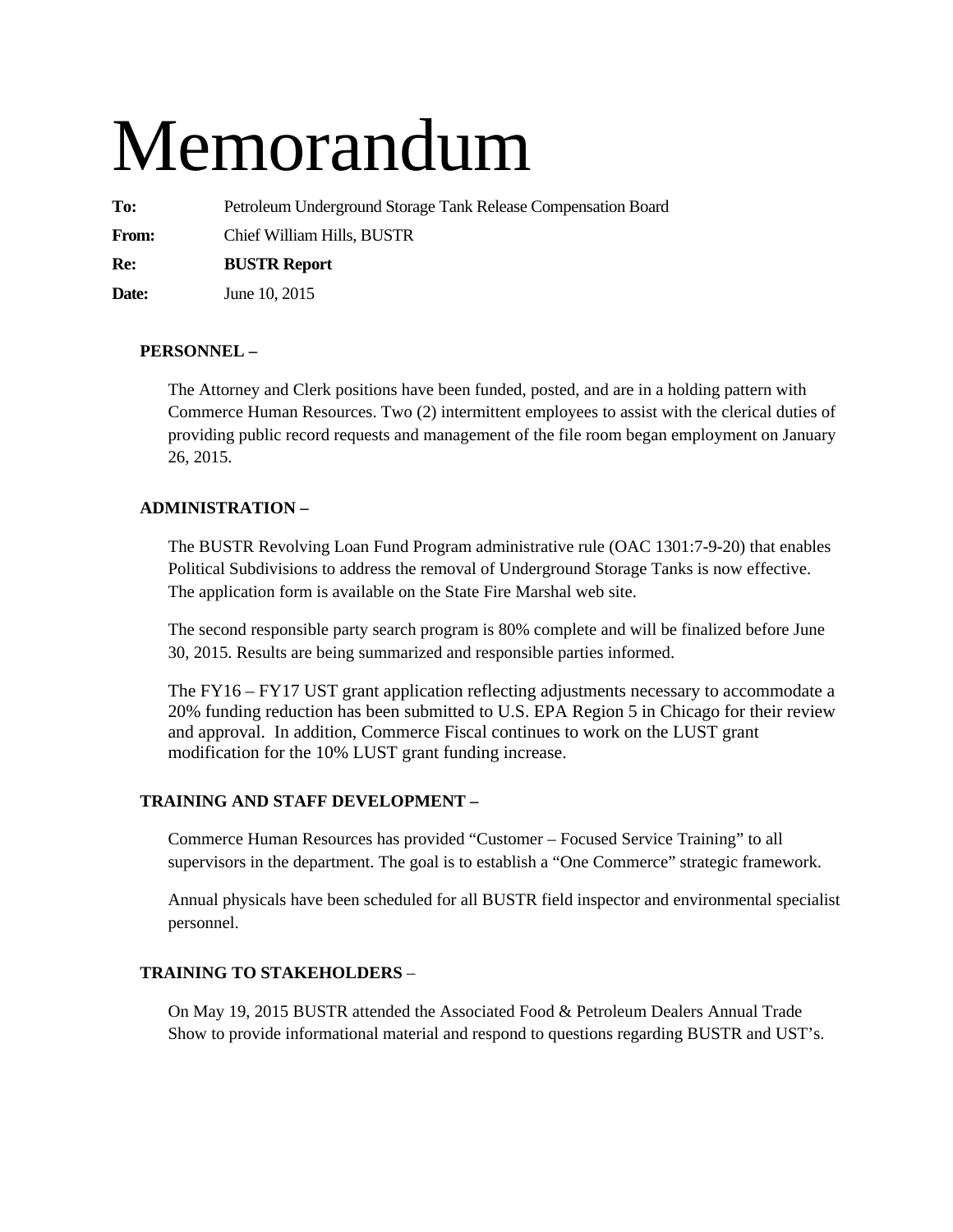## **ACTIVITY –**

## **OTTER Database Upgrade Project**

Ventech and IT Commerce continue to correct minor issues as part of the contract.

## **Click Scheduling**

There have only been a few minor issues that are being handled in-house.

## **STATISTICS and/or COMMENTS**

## **Release Prevention**

## **UST Operation Compliance Inspections**

The current 3 year inspection cycle ends June 30, 2016. For the week ending **May 30, 2015 39** new inspections were performed for a total of **5,391** inspections.

## **Corrective Action**

**No Further Action Letters (NFA)** 

The current grant cycle ends September 30, 2015. For the week ending **May 30, 2015 8** NFA's were generated, for a total of **362** NFA's To - date target projection of total NFA's is **396** 

| <b>Statistic</b>                     | <b>Count as of 5/30/2015</b> |
|--------------------------------------|------------------------------|
| Number of Registered Tanks           | 21,752                       |
| Number of Owners of Registered       |                              |
| Facilities                           | 3,682                        |
| Number of Registered Facilities      | 7,389                        |
| Number of Active Releases            | 2,413                        |
| Number of Active Closures            | 1,290                        |
| Number of Program No Further Actions | 28,665                       |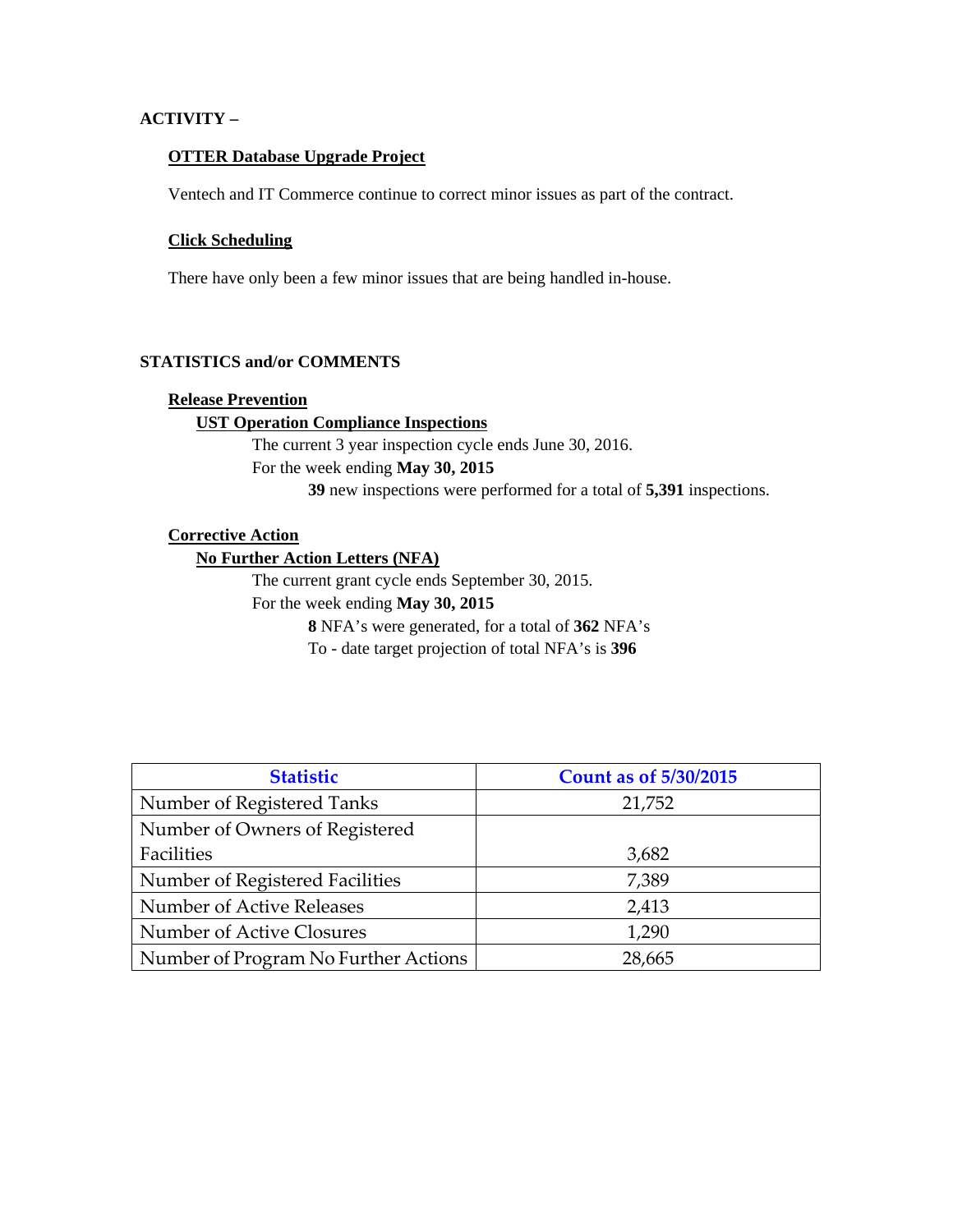#### *MONTHLY INCOME FIGURES AS OF APRIL 30, 2015 (CASH BASIS)*

| Fiscal 2015                                                 |               |            |             |            |                 |                 |            |              |            |              |                  | % Of          | FY 2015       |
|-------------------------------------------------------------|---------------|------------|-------------|------------|-----------------|-----------------|------------|--------------|------------|--------------|------------------|---------------|---------------|
|                                                             | July          | August     | September   | October    | <b>November</b> | <b>December</b> | Januarv    | February     | March      | April        | <b>Total YTD</b> | <b>Budget</b> | <b>Budget</b> |
| <b>Tank Revenue</b>                                         |               |            |             |            |                 |                 |            |              |            |              |                  |               |               |
| In house collections *                                      | 11,041,705.00 | 223,314.20 | 47,404.28   | 78,213.00  | 36,745.00       | 34,536.00       | 26,245.00  | 35,416.06    | 19,009.99  | 6,028.00     | 11,548,616.53    |               |               |
| AG collections                                              | 15,877.05     | 14,703.86  | 7,480.70    | 6,630.71   | 7,715.86        | 13,915.12       | 15,875.01  | 8,940.85     | 14,331.07  | 24,794.48    | 130,264.71       |               |               |
| Collection costs paid by owner                              | (1,634.43)    | (876.17)   | (1,016.66)  | (598.89)   | (754.23)        | (1,826.83)      | (2,493.21) | (392.33)     | (1,496.85) | (2, 186.02)  | (13, 275.62)     |               |               |
| <b>Total Tank Revenue</b>                                   | 11,055,947.62 | 237,141.89 | 53,868.32   | 84,244.82  | 43,706.63       | 46,624.29       | 39,626.80  | 43,964.58    | 31,844.21  | 28,636.46    | 11,665,605.62    | 98.34%        | 11,862,000    |
| Interest Income                                             |               |            |             |            |                 |                 |            |              |            |              |                  |               |               |
| Interest Earned                                             | 4,341.82      | 4,401.36   | 4,451.45    | 4,619.28   | 3,387.10        | 6,597.99        | 4,905.62   | 4,616.77     | 4,736.19   | 4,754.48     | 46,812.06        | 93.44%        | 50,100        |
| Unearned Gain/(Loss) on Investments                         | (16, 200.00)  | 13,320.00  | (8, 130.00) | 17,480.00  | 900.00          | (17, 450.00)    | 28,830.00  | (17,560.00)  | 9,950.00   | 1,140.00     | 12,280.00        |               |               |
| <b>Total Interest Income</b>                                | (11, 858.18)  | 17,721.36  | (3,678.55)  | 22,099.28  | 4,287.10        | (10, 852.01)    | 33,735.62  | (12, 943.23) | 14,686.19  | 5,894.48     | 59,092.06        |               |               |
| Miscellaneous Income                                        | 0.00          | 19.81      | 17.53       | 0.21       | 7.65            | 103.68          | 2.51       | 4.19         | 2.67       | 4.96         | 163.21           | 16.32%        | 1,000         |
| <b>Total Income</b>                                         | 11,044,089.44 | 254,883.06 | 50,207.30   | 106,344.31 | 48,001.38       | 35,875.96       | 73,364.93  | 31,025.54    | 46,533.07  | 34,535.90    | 11,724,860.89    | 98.42%        | 11,913,100    |
| Claims Expense                                              | 500,234.01    | 706,975.79 | 636,288.81  | 198,262.02 | 1,017,768.28    | 1,013,987.65    | 298,153.00 | 719,452.94   | 579,460.38 | 1,145,139.00 | 6,815,721.88     | 75.73%        | 9,000,000     |
| <b>Operating Expenses</b>                                   |               |            |             |            |                 |                 |            |              |            |              |                  |               |               |
| Salaries                                                    | 95,659.67     | 88,412.73  | 92,838.80   | 104,124.43 | 88,341.61       | 103,732.38      | 98,581.93  | 89,889.83    | 98,811.22  | 85,656.82    | 946,049.42       | 75.55%        | 1,252,200     |
| Temp Services*                                              | 3,945.38      | 5,394.39   | 4,551.75    | 1,260.00   | 0.00            | 1,814.87        | 0.00       | 0.00         | 0.00       | 0.00         | 16,966.39        | 67.879        | 25,000        |
| Rent                                                        | 9,035.21      | 9,035.21   | 9,035.21    | 9,035.21   | 9,035.21        | 9,035.21        | 9,035.21   | 9,035.21     | 9,035.21   | 9,035.21     | 90,352.10        | 83.27%        | 108,500       |
| <b>Office Supplies</b>                                      | 665.02        | 658.51     | 745.94      | 180.73     | 715.40          | 1,242.67        | 920.44     | 1,294.82     | 802.28     | 3,874.44     | 11,100.25        | 58.42%        | 19,000        |
| Printing & Copying *                                        | 397.90        | 573.29     | 210.21      | 660.91     | 497.45          | 533.54          | 655.10     | 468.17       | 231.51     | 743.03       | 4,971.11         | 33.14%        | 15,000        |
| <b>Staff Development</b>                                    | 0.00          | 0.00       | 0.00        | 0.00       | 0.00            | 0.00            | 0.00       | 0.00         | 0.00       | 0.00         | 0.00             | 0.00%         | 2,000         |
| Advertising                                                 | 0.00          | 0.00       | 0.00        | 0.00       | 0.00            | 0.00            | 0.00       | 0.00         | 0.00       | 0.00         | 0.00             | 0.00%         | 2,000         |
| Legal & Professional                                        |               |            |             |            |                 |                 |            |              |            |              |                  |               |               |
| L&P services                                                | 11,861.09     | 379.25     | 1,213.87    | 292.43     | 45,579.06       | 1,440.10        | 1,279.84   | 18,988.84    | 1,598.49   | 12,194.20    | 94,827.17        |               |               |
| Collection costs                                            | 3,714.61      | 1,535.00   | 1,003.66    | 5,734.62   | 1,405.92        | 4,078.79        | 2,936.15   | 3,705.98     | 3,667.63   | 2,833.67     | 30,616.03        |               |               |
| Collection costs paid by owner                              | (1,634.43)    | (876.17)   | (1,016.66)  | (598.89)   | (754.23)        | (1,826.83)      | (2,493.21) | (392.33)     | (1,496.85) | (2, 186.02)  | (13, 275.62)     |               |               |
| Total L & P Expense                                         | 13,941.27     | 1,038.08   | 1,200.87    | 5,428.16   | 46,230.75       | 3,692.06        | 1,722.78   | 22,302.49    | 3,769.27   | 12,841.85    | 112,167.58       | 41.54%        | 270,000       |
| Travel                                                      | 358.24        | (176.56)   | 331.40      | 189.60     | 0.00            | 536.56          | 300.40     | 337.24       | 453.00     | 149.44       | 2,479.32         | 24.79%        | 10,000        |
| <b>Employee Expenses</b>                                    | 1,750.00      | 1,750.00   | 1,750.00    | 1,770.97   | 1,750.00        | 1,750.00        | 1,846.96   | 1,913.97     | 1,778.97   | 1,778.97     | 17,839.84        | 74.33%        | 24,000        |
| Telephone                                                   | 1,341.04      | 833.93     | 530.93      | 1,136.93   | 825.93          | 825.93          | 875.88     | 1,192.58     | 825.93     | 825.93       | 9,215.01         | 83.77%        | 11,000        |
| Postage *                                                   | 70.95         | 17,786.42  | 193.50      | 135.45     | 3,697.23        | 180.60          | 135.45     | 1,837.02     | 187.05     | 77.40        | 24,301.07        | 81.00%        | 30,000        |
| Depreciation                                                | 2,280.57      | 2,280.57   | 2,280.57    | 2,293.44   | 2,263.45        | 2,248.04        | 2,248.04   | 2,216.14     | 2,216.14   | 1,666.65     | 21,993.61        | 77.44%        | 28,400        |
| <b>Total Operating Expenses</b><br>Net Income (Cash method) | 129,445.25    | 127,586.57 | 113,669.18  | 126,215.83 | 153,357.03      | 125,591.86      | 116,322.19 | 130,487.47   | 118,110.58 | 116,649.74   | 1,257,435.70     | 69.97%        | 1,797,100     |
|                                                             |               |            |             |            |                 |                 |            |              |            |              | 3,651,703.31     |               |               |
| <b>Non-Operating Income</b>                                 |               |            |             |            |                 |                 |            |              |            |              |                  |               |               |
| Claim Refunds Revenue                                       |               |            |             |            |                 | 2,175,000.00    |            |              |            |              | 2,175,000.00     |               |               |

(net of attorney's fees)

\* Extremely cylical; occurs mainly during and as a result of the fee assessment period.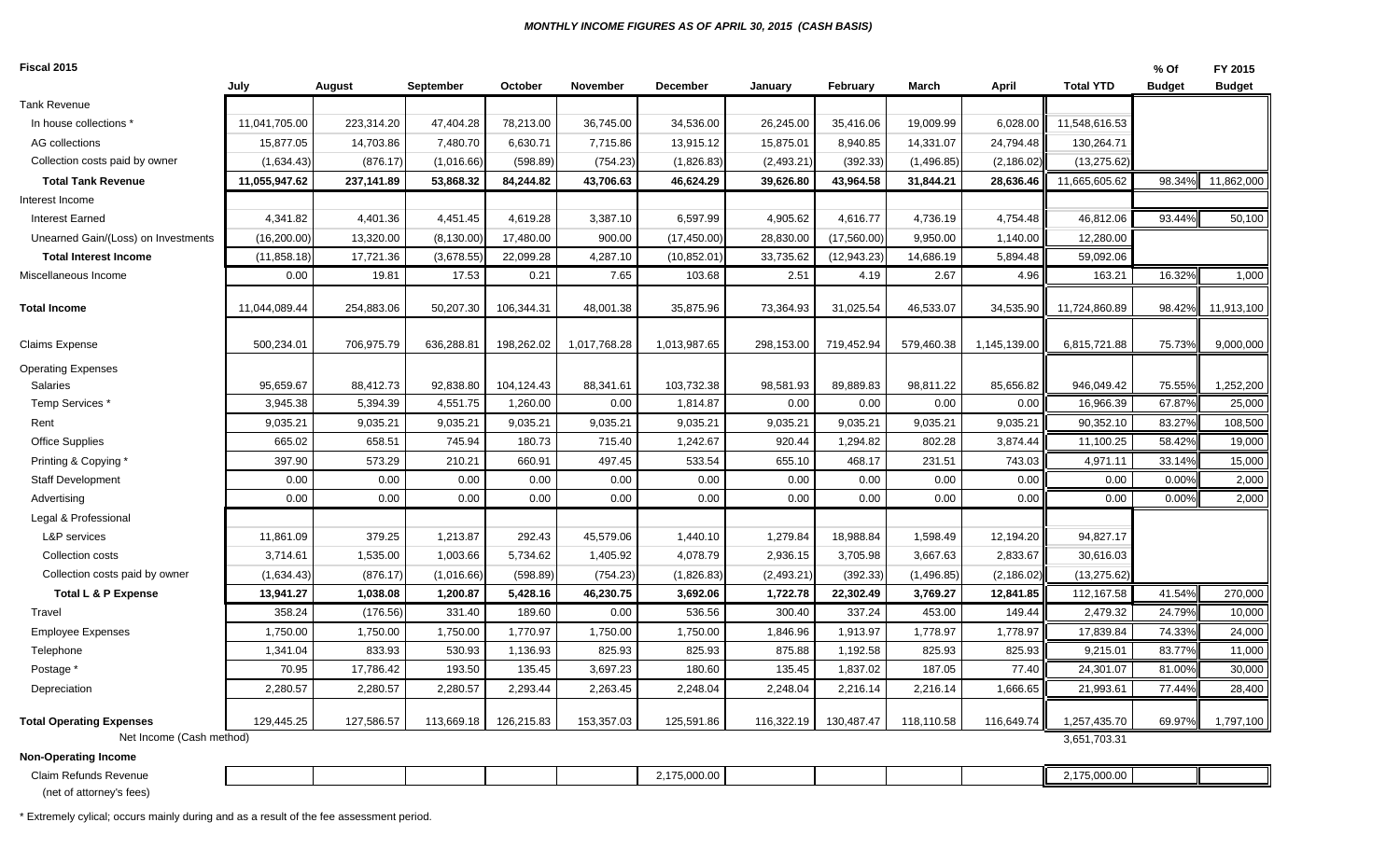# *Petroleum UST Release Compensation Board*  **Balance Sheet As of 04/30/2015**

| <b>Assets</b>                                                                                                                                                                                                                                                                                                                                                                                                                                                                                |                                                                                                                                                       |                                               |  |
|----------------------------------------------------------------------------------------------------------------------------------------------------------------------------------------------------------------------------------------------------------------------------------------------------------------------------------------------------------------------------------------------------------------------------------------------------------------------------------------------|-------------------------------------------------------------------------------------------------------------------------------------------------------|-----------------------------------------------|--|
| <b>Current Assets</b><br>108 State Cash Balance<br>112 Debt Service Fund<br>114 Treasury Notes<br>138 Unclaimed Monies Trust Account<br>140 Investments - Obligated<br>141 Reinvested Interest - Obligated<br>142 Investments - Unobligated<br>143 Reinvested Interest-Unobligated<br><b>Total Current Assets</b><br><b>Fixed Assets</b><br>160 Fixed Asset-Furniture<br>165 Fixed Asset-Data Processing<br>169 Accumulated Depreciation<br><b>Total Fixed Assets</b><br><b>Total Assets</b> | 172,993.38<br>0.00<br>8,061,398.56<br>20,482.96<br>2,177,806.42<br>2,157.87<br>15,881,967.92<br>5,682.23<br>115,697.47<br>834,351.22<br>(916, 489.40) | 26,322,489.34<br>33,559.29<br>\$26,356,048.63 |  |
| <b>Liabilities</b>                                                                                                                                                                                                                                                                                                                                                                                                                                                                           |                                                                                                                                                       |                                               |  |
| <b>Current Liabilities</b>                                                                                                                                                                                                                                                                                                                                                                                                                                                                   |                                                                                                                                                       |                                               |  |
| <b>Total Current Liabilities</b>                                                                                                                                                                                                                                                                                                                                                                                                                                                             |                                                                                                                                                       | 0.00                                          |  |
| <b>Long Term Liabilities</b><br><b>Total Long Term Liabilities</b><br><b>Total Liabilities</b>                                                                                                                                                                                                                                                                                                                                                                                               |                                                                                                                                                       | 0.00<br>\$0.00                                |  |
| <b>Equity</b>                                                                                                                                                                                                                                                                                                                                                                                                                                                                                |                                                                                                                                                       |                                               |  |
| <b>Equity Accounts</b><br>283 Retained Earnings (Deficiency)<br>Current Year Income (Loss)                                                                                                                                                                                                                                                                                                                                                                                                   | 20,724,936.12<br>5,631,112.51                                                                                                                         |                                               |  |
| <b>Total Equity</b>                                                                                                                                                                                                                                                                                                                                                                                                                                                                          |                                                                                                                                                       | 26,356,048.63                                 |  |
| <b>Total Liabilities and Equity</b>                                                                                                                                                                                                                                                                                                                                                                                                                                                          |                                                                                                                                                       | \$26,356,048.63                               |  |

Г

Г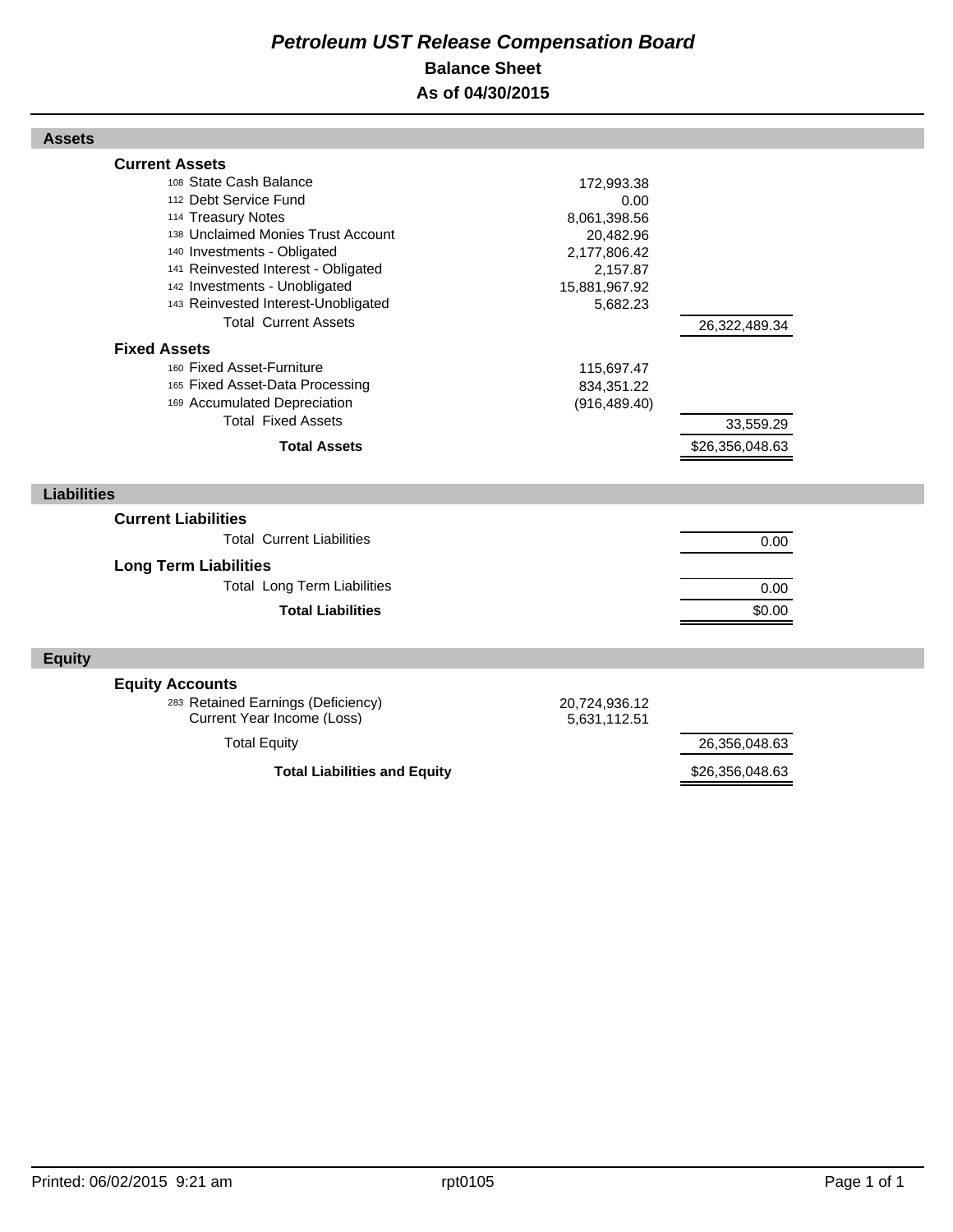# *Petroleum UST Release Compensation Board*  **Income Statement For the Month Ended 04/30/2015**

|                                      |                  | <b>Year To Date</b> |
|--------------------------------------|------------------|---------------------|
| <b>Operating Income</b>              |                  |                     |
| <b>Tank Fees</b><br>301              | 28,636.46        | 12,222,051.84       |
| Investment Income<br>303             | 5,894.48         | 59,092.06           |
| <b>Total Operating Income</b>        | 34,530.94        | 12,281,143.90       |
| <b>Operating Expenses</b>            |                  |                     |
| <b>Claims Paid</b><br>350            | 1,145,139.00     | 5,601,025.94        |
| <b>Total Operating Expenses</b>      | 1,145,139.00     | 5,601,025.94        |
| <b>Administrative Expenses</b>       |                  |                     |
| <b>Salaries</b><br>621               | 80,800.00        | 776,064.64          |
| <b>Temporary Services</b><br>626     | 0.00             | 14,706.26           |
| Rent<br>634                          | 9,035.21         | 90,352.10           |
| <b>Office Supplies</b><br>638        | 3,874.44         | 10,560.23           |
| Printing & Copying<br>639            | 743.03           | 4,753.26            |
| Legal & Professional<br>668          | 12,841.85        | 95,403.83           |
| <b>Depreciation Expense</b><br>669   | 1,666.65         | 21,993.61           |
| Travel<br>672                        | 149.44           | 2,121.08            |
| <b>Employee Expenses</b><br>675      | 1,778.97         | 17,839.84           |
| Telephone<br>680                     | 825.93           | 8,707.90            |
| Postage<br>681                       | 77.40            | 6,656.55            |
| <b>Total Administrative Expenses</b> | 111,792.92       | 1,049,159.30        |
| <b>Other Income</b>                  |                  |                     |
| Miscellaneous Income<br>701          | 4.96             | 163.21              |
| <b>Total Other Income</b>            | 4.96             | 163.21              |
| <b>Other Expenses</b>                |                  |                     |
| 715 Loss on Disposal of Fixed Assets | 9.36             | 9.36                |
| <b>Total Other Expenses</b>          | 9.36             | 9.36                |
| <b>Net Income (Loss)</b>             | (\$1,222,405.38) | \$5,631,112.51      |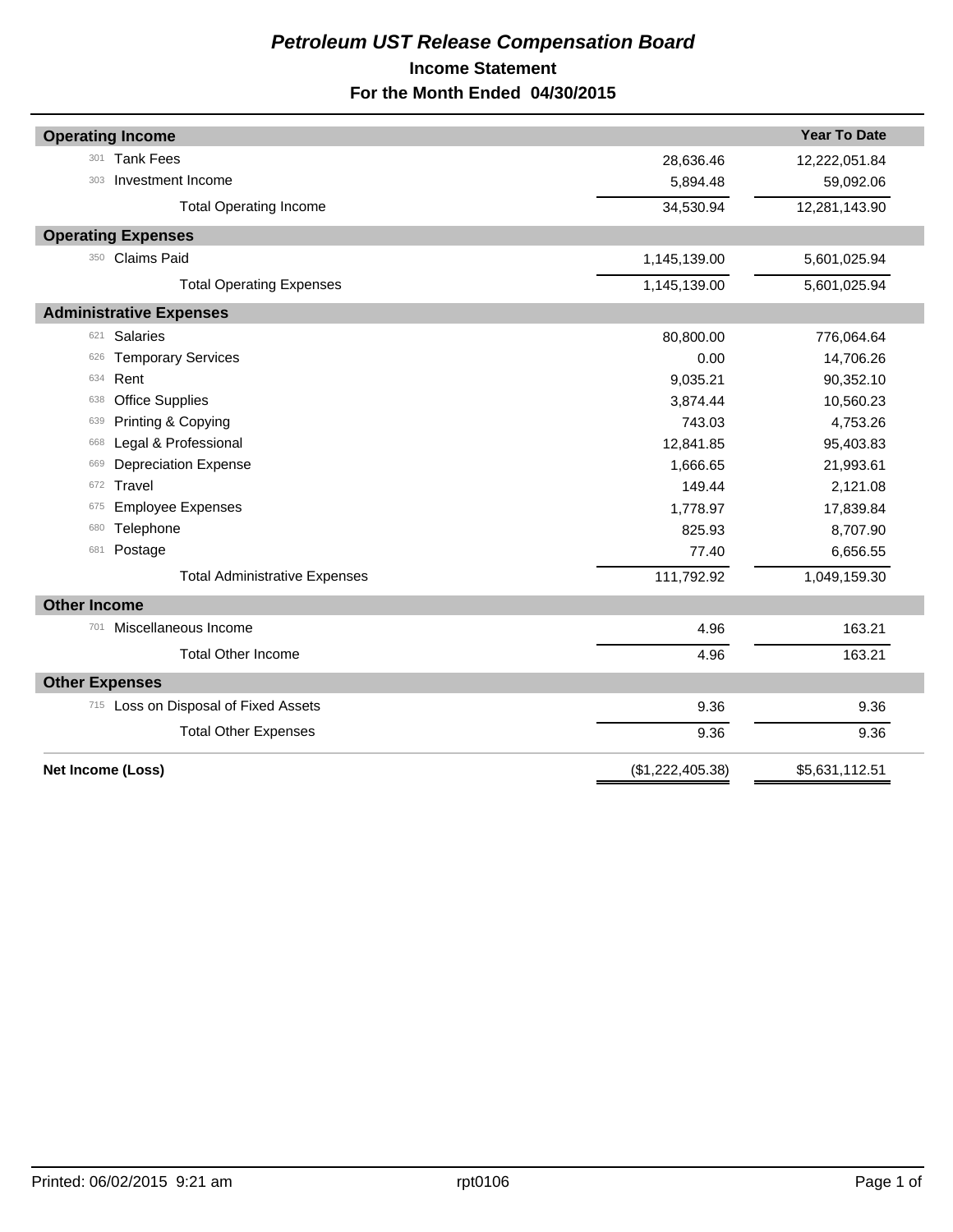# **Trial Balance** *Petroleum UST Release Compensation Board*  **Transaction Dates 04/01/2015 to 04/30/2015**

| Account | Account                               | <b>Beginning Balance</b> | Transaction      | <b>Ending Balance</b> |
|---------|---------------------------------------|--------------------------|------------------|-----------------------|
| 108     | <b>State Cash Balance</b>             | 119,910.76               | 53,082.62        | 172,993.38            |
| 114     | <b>Treasury Notes</b>                 | 8,056,420.10             | 4,978.46         | 8,061,398.56          |
| 138     | <b>Unclaimed Monies Trust Account</b> | 20,481.95                | 1.01             | 20,482.96             |
| 140     | Investments - Obligated               | 3,322,945.42             | (1, 145, 139.00) | 2,177,806.42          |
| 141     | Reinvested Interest - Obligated       | 2,036.67                 | 121.20           | 2,157.87              |
| 142     | Investments - Unobligated             | 16,021,967.92            | (140,000.00)     | 15,881,967.92         |
| 143     | Reinvested Interest-Unobligated       | 4,898.63                 | 783.60           | 5,682.23              |
| 160     | <b>Fixed Asset-Furniture</b>          | 110,254.73               | 5,442.74         | 115,697.47            |
| 165     | <b>Fixed Asset-Data Processing</b>    | 845,231.18               | (10, 879.96)     | 834,351.22            |
| 169     | <b>Accumulated Depreciation</b>       | (925, 693.35)            | 9,203.95         | (916, 489.40)         |
| 283     | <b>Retained Earnings (Deficiency)</b> | (20, 724, 936.12)        | 0.00             | (20, 724, 936.12)     |
| 301     | <b>Tank Fees</b>                      | (12, 193, 415.38)        | (28, 636.46)     | (12, 222, 051.84)     |
| 303     | Investment Income                     | (53, 197.58)             | (5,894.48)       | (59,092.06)           |
| 350     | <b>Claims Paid</b>                    | 4,455,886.94             | 1,145,139.00     | 5,601,025.94          |
| 621     | <b>Salaries</b>                       | 695,264.64               | 80,800.00        | 776,064.64            |
| 626     | <b>Temporary Services</b>             | 14,706.26                | 0.00             | 14,706.26             |
| 634     | Rent                                  | 81,316.89                | 9,035.21         | 90,352.10             |
| 638     | <b>Office Supplies</b>                | 6,685.79                 | 3,874.44         | 10,560.23             |
| 639     | Printing & Copying                    | 4,010.23                 | 743.03           | 4,753.26              |
| 668     | Legal & Professional                  | 82,561.98                | 12,841.85        | 95,403.83             |
| 669     | <b>Depreciation Expense</b>           | 20,326.96                | 1,666.65         | 21,993.61             |
| 672     | Travel                                | 1,971.64                 | 149.44           | 2,121.08              |
| 675     | <b>Employee Expenses</b>              | 16,060.87                | 1,778.97         | 17,839.84             |
| 680     | Telephone                             | 7,881.97                 | 825.93           | 8,707.90              |
| 681     | Postage                               | 6,579.15                 | 77.40            | 6,656.55              |
| 701     | Miscellaneous Income                  | (158.25)                 | (4.96)           | (163.21)              |
| 715     | Loss on Disposal of Fixed Assets      | 0.00                     | 9.36             | 9.36                  |
|         |                                       | 0.00                     | 0.00             | 0.00                  |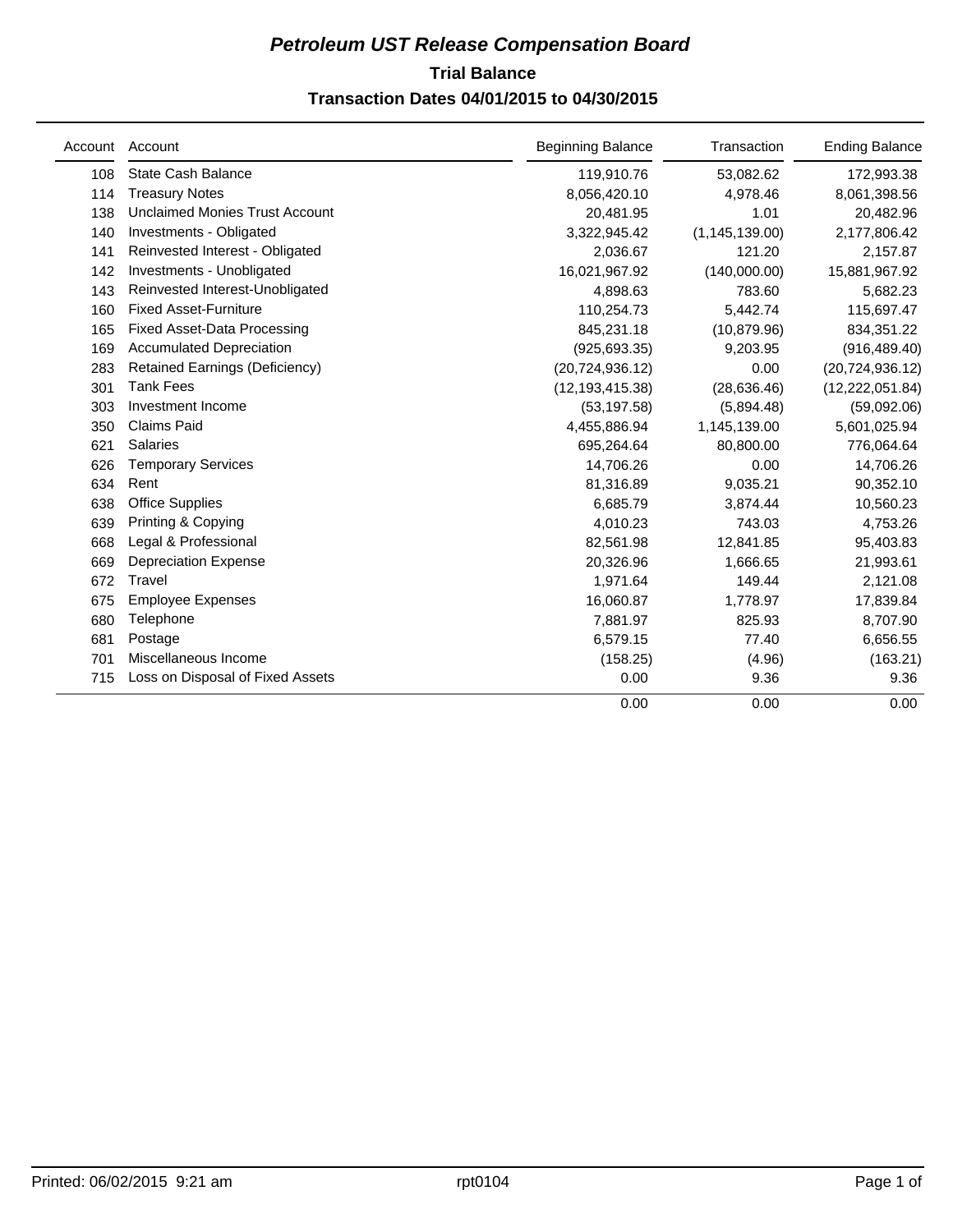#### *MONTHLY INCOME FIGURES AS OF MARCH 31, 2015 (CASH BASIS)*

| Fiscal 2015                                             |               |            |             |            |                 |                 |            |              |              |                  | % Of          | FY 2015       |
|---------------------------------------------------------|---------------|------------|-------------|------------|-----------------|-----------------|------------|--------------|--------------|------------------|---------------|---------------|
|                                                         | July          | August     | September   | October    | <b>November</b> | <b>December</b> | January    | February     | <b>March</b> | <b>Total YTD</b> | <b>Budget</b> | <b>Budget</b> |
| <b>Tank Revenue</b>                                     |               |            |             |            |                 |                 |            |              |              |                  |               |               |
| In house collections                                    | 11,041,705.00 | 223,314.20 | 47,404.28   | 78,213.00  | 36,745.00       | 34,536.00       | 26,245.00  | 35,416.06    | 19,009.99    | 11,542,588.53    |               |               |
| AG collections                                          | 15,877.05     | 14,703.86  | 7,480.70    | 6,630.71   | 7,715.86        | 13,915.12       | 15,875.01  | 8,940.85     | 14,331.07    | 105,470.23       |               |               |
| Collection costs paid by owner                          | (1,634.43)    | (876.17)   | (1,016.66)  | (598.89)   | (754.23)        | (1,826.83)      | (2,493.21) | (392.33)     | (1,496.85)   | (11,089.60)      |               |               |
| <b>Total Tank Revenue</b>                               | 11,055,947.62 | 237,141.89 | 53,868.32   | 84,244.82  | 43,706.63       | 46,624.29       | 39,626.80  | 43,964.58    | 31,844.21    | 11,636,969.16    | 98.10%        | 11,862,000    |
| Interest Income                                         |               |            |             |            |                 |                 |            |              |              |                  |               |               |
| <b>Interest Earned</b>                                  | 4,341.82      | 4,401.36   | 4,451.45    | 4,619.28   | 3,387.10        | 6,597.99        | 4,905.62   | 4,616.77     | 4,736.19     | 42,057.58        | 83.95%        | 50,100        |
| Unearned Gain/(Loss) on Investments                     | (16, 200.00)  | 13,320.00  | (8, 130.00) | 17,480.00  | 900.00          | (17, 450.00)    | 28,830.00  | (17,560.00)  | 9,950.00     | 11,140.00        |               |               |
| <b>Total Interest Income</b>                            | (11, 858.18)  | 17,721.36  | (3,678.55)  | 22,099.28  | 4,287.10        | (10.852.01)     | 33,735.62  | (12, 943.23) | 14,686.19    | 53,197.58        |               |               |
| Miscellaneous Income                                    | 0.00          | 19.81      | 17.53       | 0.21       | 7.65            | 103.68          | 2.51       | 4.19         | 2.67         | 158.25           | 15.83%        | 1,000         |
| <b>Total Income</b>                                     | 11,044,089.44 | 254,883.06 | 50,207.30   | 106,344.31 | 48,001.38       | 35,875.96       | 73,364.93  | 31,025.54    | 46,533.07    | 11,690,324.99    | 98.13%        | 11,913,100    |
| <b>Claims Expense</b>                                   | 500,234.01    | 706,975.79 | 636,288.81  | 198,262.02 | 1,017,768.28    | 1,013,987.65    | 298,153.00 | 719,452.94   | 579,460.38   | 5,670,582.88     | 63.01%        | 9,000,000     |
| <b>Operating Expenses</b>                               |               |            |             |            |                 |                 |            |              |              |                  |               |               |
| <b>Salaries</b>                                         | 95,659.67     | 88,412.73  | 92,838.80   | 104,124.43 | 88,341.61       | 103,732.38      | 98,581.93  | 89,889.83    | 98,811.22    | 860,392.60       | 68.71%        | 1,252,200     |
| Temp Services <sup>*</sup>                              | 3,945.38      | 5,394.39   | 4,551.75    | 1,260.00   | 0.00            | 1,814.87        | 0.00       | 0.00         | 0.00         | 16,966.39        | 67.87%        | 25,000        |
| Rent                                                    | 9,035.21      | 9,035.21   | 9,035.21    | 9,035.21   | 9,035.21        | 9,035.21        | 9,035.21   | 9,035.21     | 9,035.21     | 81,316.89        | 74.95%        | 108,500       |
| Office Supplies                                         | 665.02        | 658.51     | 745.94      | 180.73     | 715.40          | 1,242.67        | 920.44     | 1,294.82     | 802.28       | 7,225.81         | 38.03%        | 19,000        |
| Printing & Copying *                                    | 397.90        | 573.29     | 210.21      | 660.91     | 497.45          | 533.54          | 655.10     | 468.17       | 231.51       | 4,228.08         | 28.19%        | 15,000        |
| <b>Staff Development</b>                                | 0.00          | 0.00       | 0.00        | 0.00       | 0.00            | 0.00            | 0.00       | 0.00         | 0.00         | 0.00             | 0.00%         | 2,000         |
| Advertising                                             | 0.00          | 0.00       | 0.00        | 0.00       | 0.00            | 0.00            | 0.00       | 0.00         | 0.00         | 0.00             | 0.00%         | 2,000         |
| Legal & Professional                                    |               |            |             |            |                 |                 |            |              |              |                  |               |               |
| L&P services                                            | 11,861.09     | 379.25     | 1,213.87    | 292.43     | 45,579.06       | 1,440.10        | 1,279.84   | 18,988.84    | 1,598.49     | 82,632.97        |               |               |
| Collection costs                                        | 3,714.61      | 1,535.00   | 1,003.66    | 5,734.62   | 1,405.92        | 4,078.79        | 2,936.15   | 3,705.98     | 3,667.63     | 27,782.36        |               |               |
| Collection costs paid by owner                          | (1,634.43)    | (876.17)   | (1,016.66)  | (598.89)   | (754.23)        | (1,826.83)      | (2,493.21) | (392.33)     | (1,496.85)   | (11,089.60)      |               |               |
| <b>Total L &amp; P Expense</b>                          | 13,941.27     | 1,038.08   | 1,200.87    | 5,428.16   | 46,230.75       | 3,692.06        | 1,722.78   | 22,302.49    | 3,769.27     | 99,325.73        | 36.79%        | 270,000       |
| Travel                                                  | 358.24        | (176.56)   | 331.40      | 189.60     | 0.00            | 536.56          | 300.40     | 337.24       | 453.00       | 2,329.88         | 23.30%        | 10,000        |
| <b>Employee Expenses</b>                                | 1,750.00      | 1,750.00   | 1,750.00    | 1,770.97   | 1,750.00        | 1,750.00        | 1,846.96   | 1,913.97     | 1,778.97     | 16,060.87        | 66.92%        | 24,000        |
| Telephone                                               | 1,341.04      | 833.93     | 530.93      | 1,136.93   | 825.93          | 825.93          | 875.88     | 1,192.58     | 825.93       | 8,389.08         | 76.26%        | 11,000        |
| Postage *                                               | 70.95         | 17,786.42  | 193.50      | 135.45     | 3,697.23        | 180.60          | 135.45     | 1,837.02     | 187.05       | 24,223.67        | 80.75%        | 30,000        |
| Depreciation                                            | 2,280.57      | 2,280.57   | 2,280.57    | 2,293.44   | 2,263.45        | 2,248.04        | 2,248.04   | 2,216.14     | 2,216.14     | 20,326.96        | 71.57%        | 28,400        |
| <b>Total Operating Expenses</b>                         | 129,445.25    | 127,586.57 | 113,669.18  | 126,215.83 | 153,357.03      | 125,591.86      | 116,322.19 | 130,487.47   | 118,110.58   | 1,140,785.96     | 63.48%        | 1,797,100     |
| Net Income (Cash method)<br><b>Non-Operating Income</b> |               |            |             |            |                 |                 |            |              |              | 4,878,956.15     |               |               |
| Claim Refunds Revenue                                   |               |            |             |            |                 | 2,175,000.00    |            |              |              | 2,175,000.00     |               |               |

(net of attorney's fees)

\* Extremely cylical; occurs mainly during and as a result of the fee assessment period.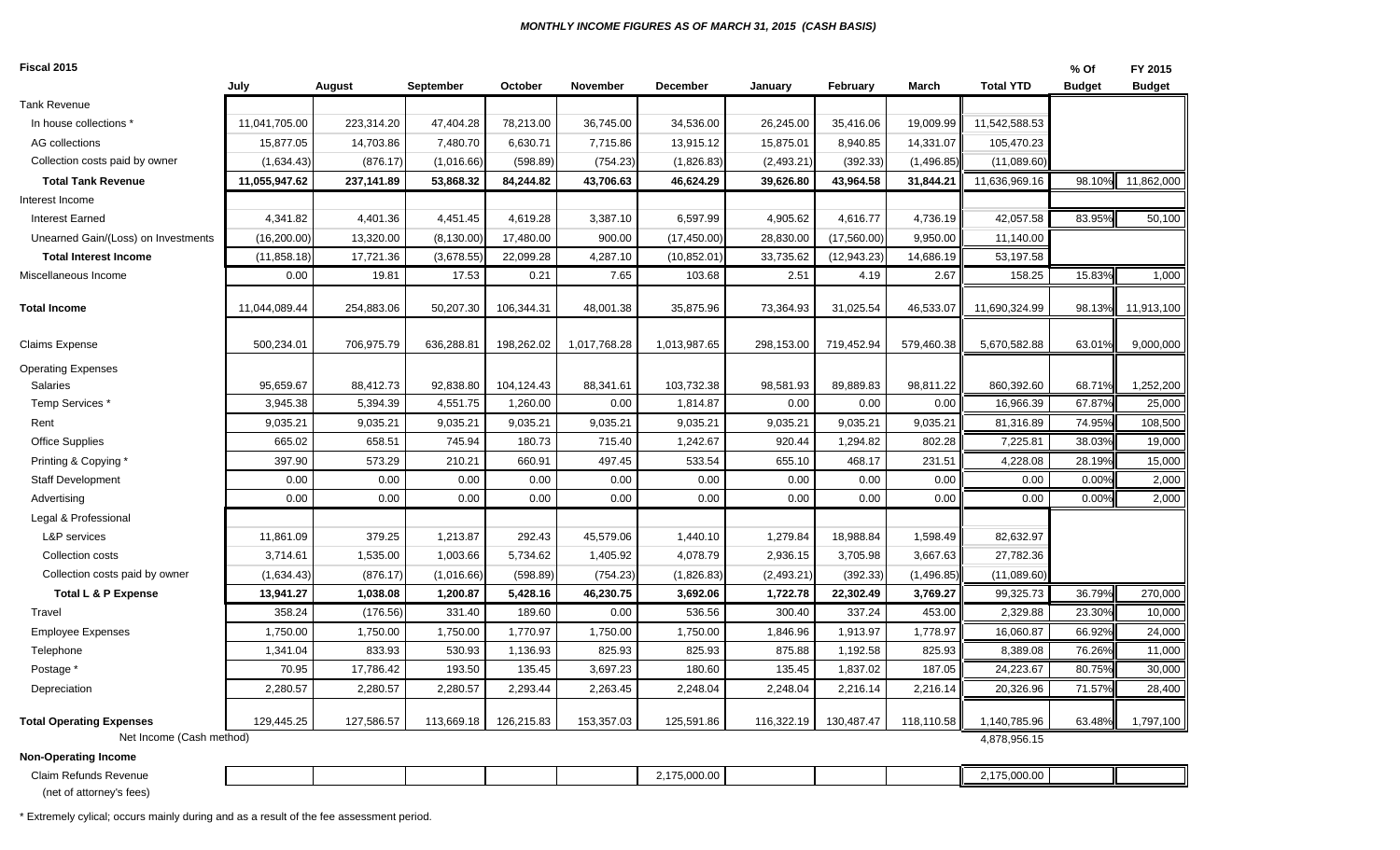# *Petroleum UST Release Compensation Board*  **Balance Sheet As of 03/31/2015**

| <b>Assets</b>                                                                                                                                                                                                                                                                                                                            |                                                                                                          |                                             |  |
|------------------------------------------------------------------------------------------------------------------------------------------------------------------------------------------------------------------------------------------------------------------------------------------------------------------------------------------|----------------------------------------------------------------------------------------------------------|---------------------------------------------|--|
| <b>Current Assets</b><br>108 State Cash Balance<br>112 Debt Service Fund<br>114 Treasury Notes<br>138 Unclaimed Monies Trust Account<br>140 Investments - Obligated<br>141 Reinvested Interest - Obligated<br>142 Investments - Unobligated<br>143 Reinvested Interest-Unobligated<br><b>Total Current Assets</b><br><b>Fixed Assets</b> | 119,910.76<br>0.00<br>8,056,420.10<br>20,481.95<br>3,322,945.42<br>2,036.67<br>16,021,967.92<br>4,898.63 | 27,548,661.45                               |  |
| 160 Fixed Asset-Furniture<br>165 Fixed Asset-Data Processing<br>169 Accumulated Depreciation<br><b>Total Fixed Assets</b><br><b>Total Assets</b>                                                                                                                                                                                         | 110,254.73<br>845,231.18<br>(925, 693.35)                                                                | 29,792.56<br>\$27,578,454.01                |  |
| <b>Liabilities</b>                                                                                                                                                                                                                                                                                                                       |                                                                                                          |                                             |  |
| <b>Current Liabilities</b><br><b>Total Current Liabilities</b><br><b>Long Term Liabilities</b><br><b>Total Long Term Liabilities</b><br><b>Total Liabilities</b>                                                                                                                                                                         |                                                                                                          | 0.00<br>0.00<br>\$0.00                      |  |
| <b>Equity</b>                                                                                                                                                                                                                                                                                                                            |                                                                                                          |                                             |  |
| <b>Equity Accounts</b><br>283 Retained Earnings (Deficiency)<br>Current Year Income (Loss)<br><b>Total Equity</b>                                                                                                                                                                                                                        | 20,724,936.12<br>6,853,517.89                                                                            | 27,578,454.01                               |  |
|                                                                                                                                                                                                                                                                                                                                          |                                                                                                          | $\wedge$ - - - $\wedge$ $\wedge$ - $\wedge$ |  |

**Total Liabilities and Equity 6.1 August 27,578,454.01** 

Г

Г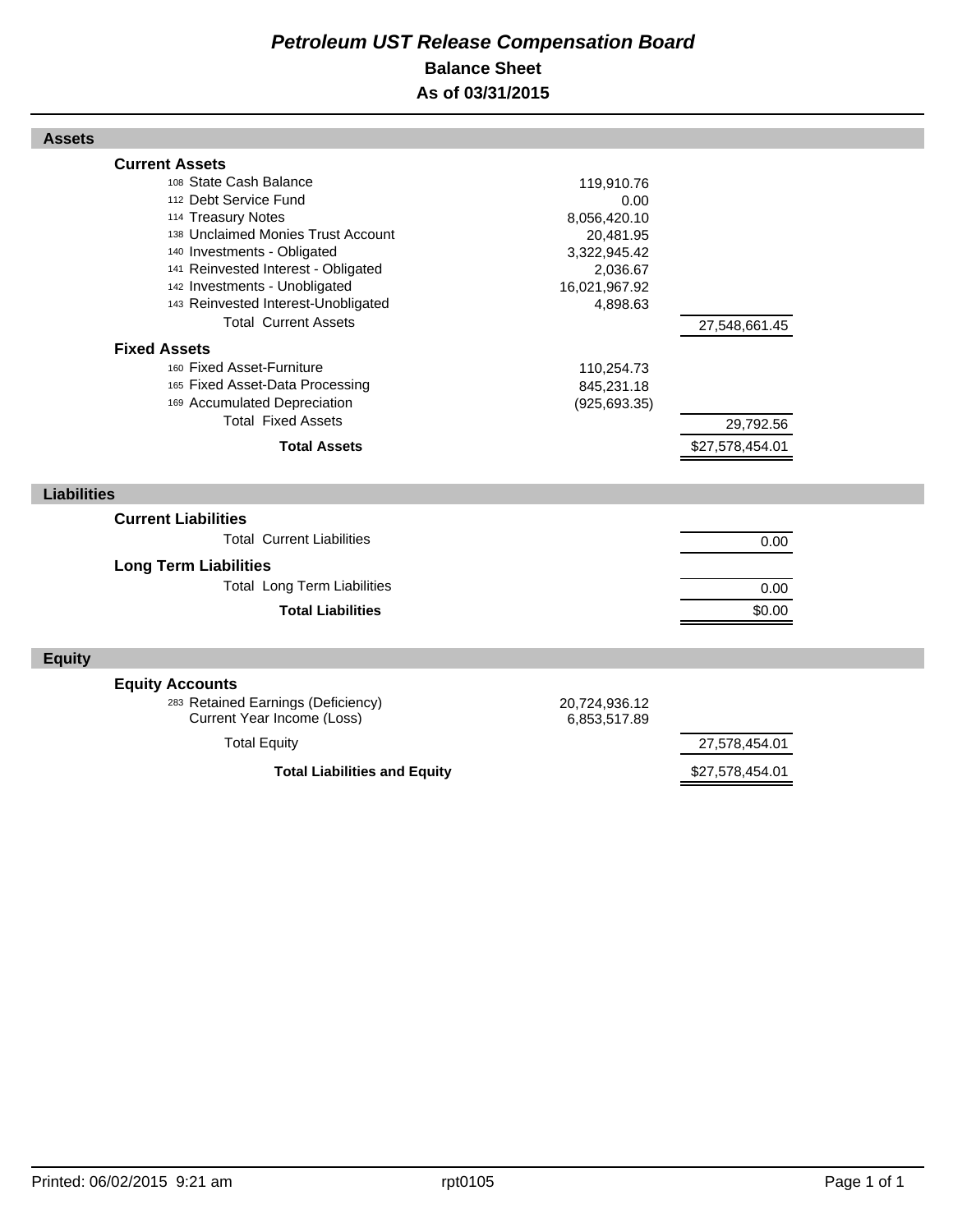# *Petroleum UST Release Compensation Board*  **Income Statement For the Month Ended 03/31/2015**

| <b>Operating Income</b>              |                  | <b>Year To Date</b> |
|--------------------------------------|------------------|---------------------|
| <b>Tank Fees</b><br>301              | (1,076,425.26)   | 12,193,415.38       |
| Investment Income<br>303             | 14,686.19        | 53,197.58           |
| <b>Total Operating Income</b>        | (1,061,739.07)   | 12,246,612.96       |
| <b>Operating Expenses</b>            |                  |                     |
| <b>Claims Paid</b><br>350            | 579,460.38       | 4,455,886.94        |
| <b>Total Operating Expenses</b>      | 579,460.38       | 4,455,886.94        |
| <b>Administrative Expenses</b>       |                  |                     |
| <b>Salaries</b><br>621               | 132,185.00       | 695,264.64          |
| <b>Temporary Services</b><br>626     | 0.00             | 14,706.26           |
| Rent<br>634                          | 9,035.21         | 81,316.89           |
| <b>Office Supplies</b><br>638        | 802.28           | 6,685.79            |
| Printing & Copying<br>639            | 231.51           | 4,010.23            |
| Legal & Professional<br>668          | (721, 230.73)    | 82,561.98           |
| <b>Depreciation Expense</b><br>669   | 2,216.14         | 20,326.96           |
| Travel<br>672                        | 453.00           | 1,971.64            |
| <b>Employee Expenses</b><br>675      | 1,778.97         | 16,060.87           |
| Telephone<br>680                     | 825.93           | 7,881.97            |
| Postage<br>681                       | 187.05           | 6,579.15            |
| <b>Total Administrative Expenses</b> | (573, 515.64)    | 937,366.38          |
| <b>Other Income</b>                  |                  |                     |
| Miscellaneous Income<br>701          | 2.67             | 158.25              |
| <b>Claim Refunds Revenue</b><br>711  | (2,900,000.00)   | 0.00                |
| <b>Total Other Income</b>            | (2,899,997.33)   | 158.25              |
| Net Income (Loss)                    | (\$3,967,681.14) | \$6,853,517.89      |
|                                      |                  |                     |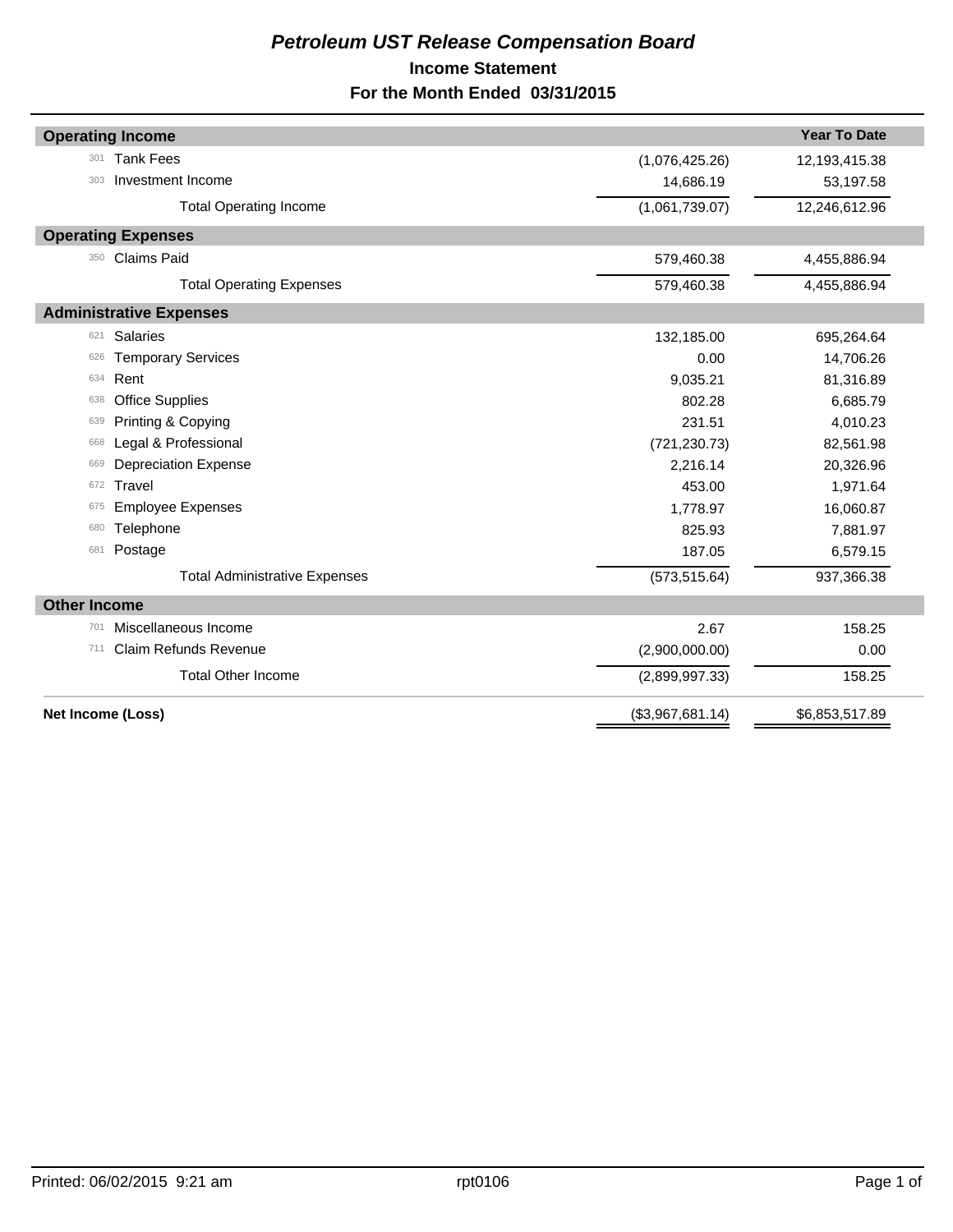# **Trial Balance** *Petroleum UST Release Compensation Board*

# **Transaction Dates 03/01/2015 to 03/31/2015**

|     | Account Account                       | <b>Beginning Balance</b> | Transaction    | <b>Ending Balance</b> |
|-----|---------------------------------------|--------------------------|----------------|-----------------------|
| 108 | <b>State Cash Balance</b>             | 70,332.10                | 49,578.66      | 119,910.76            |
| 114 | <b>Treasury Notes</b>                 | 8,042,576.58             | 13,843.52      | 8,056,420.10          |
| 138 | <b>Unclaimed Monies Trust Account</b> | 20,481.07                | 0.88           | 20,481.95             |
| 140 | Investments - Obligated               | 3,902,405.80             | (579, 460.38)  | 3,322,945.42          |
| 141 | Reinvested Interest - Obligated       | 1,887.83                 | 148.84         | 2,036.67              |
| 142 | Investments - Unobligated             | 16,188,967.92            | (167,000.00)   | 16,021,967.92         |
| 143 | Reinvested Interest-Unobligated       | 4,205.68                 | 692.95         | 4,898.63              |
| 160 | <b>Fixed Asset-Furniture</b>          | 110,254.73               | 0.00           | 110,254.73            |
| 165 | <b>Fixed Asset-Data Processing</b>    | 845,231.18               | 0.00           | 845,231.18            |
| 169 | <b>Accumulated Depreciation</b>       | (923, 477.21)            | (2, 216.14)    | (925, 693.35)         |
| 283 | Retained Earnings (Deficiency)        | (17, 441, 666.65)        | (3,283,269.47) | (20, 724, 936.12)     |
| 301 | <b>Tank Fees</b>                      | (13,269,840.64)          | 1,076,425.26   | (12, 193, 415.38)     |
| 303 | Investment Income                     | (38, 511.39)             | (14,686.19)    | (53, 197.58)          |
| 350 | <b>Claims Paid</b>                    | 3,876,426.56             | 579,460.38     | 4,455,886.94          |
| 621 | <b>Salaries</b>                       | 563,079.64               | 132,185.00     | 695,264.64            |
| 626 | <b>Temporary Services</b>             | 14,706.26                | 0.00           | 14,706.26             |
| 634 | Rent                                  | 72,281.68                | 9,035.21       | 81,316.89             |
| 638 | <b>Office Supplies</b>                | 5,883.51                 | 802.28         | 6,685.79              |
| 639 | Printing & Copying                    | 3,778.72                 | 231.51         | 4,010.23              |
| 668 | Legal & Professional                  | 803,792.71               | (721, 230.73)  | 82,561.98             |
| 669 | <b>Depreciation Expense</b>           | 18,110.82                | 2,216.14       | 20,326.96             |
| 672 | Travel                                | 1,518.64                 | 453.00         | 1,971.64              |
| 675 | <b>Employee Expenses</b>              | 14,281.90                | 1,778.97       | 16,060.87             |
| 680 | Telephone                             | 7,056.04                 | 825.93         | 7,881.97              |
| 681 | Postage                               | 6,392.10                 | 187.05         | 6,579.15              |
| 701 | Miscellaneous Income                  | (155.58)                 | (2.67)         | (158.25)              |
| 711 | <b>Claim Refunds Revenue</b>          | (2,900,000.00)           | 2,900,000.00   | 0.00                  |
|     |                                       | 0.00                     | 0.00           | 0.00                  |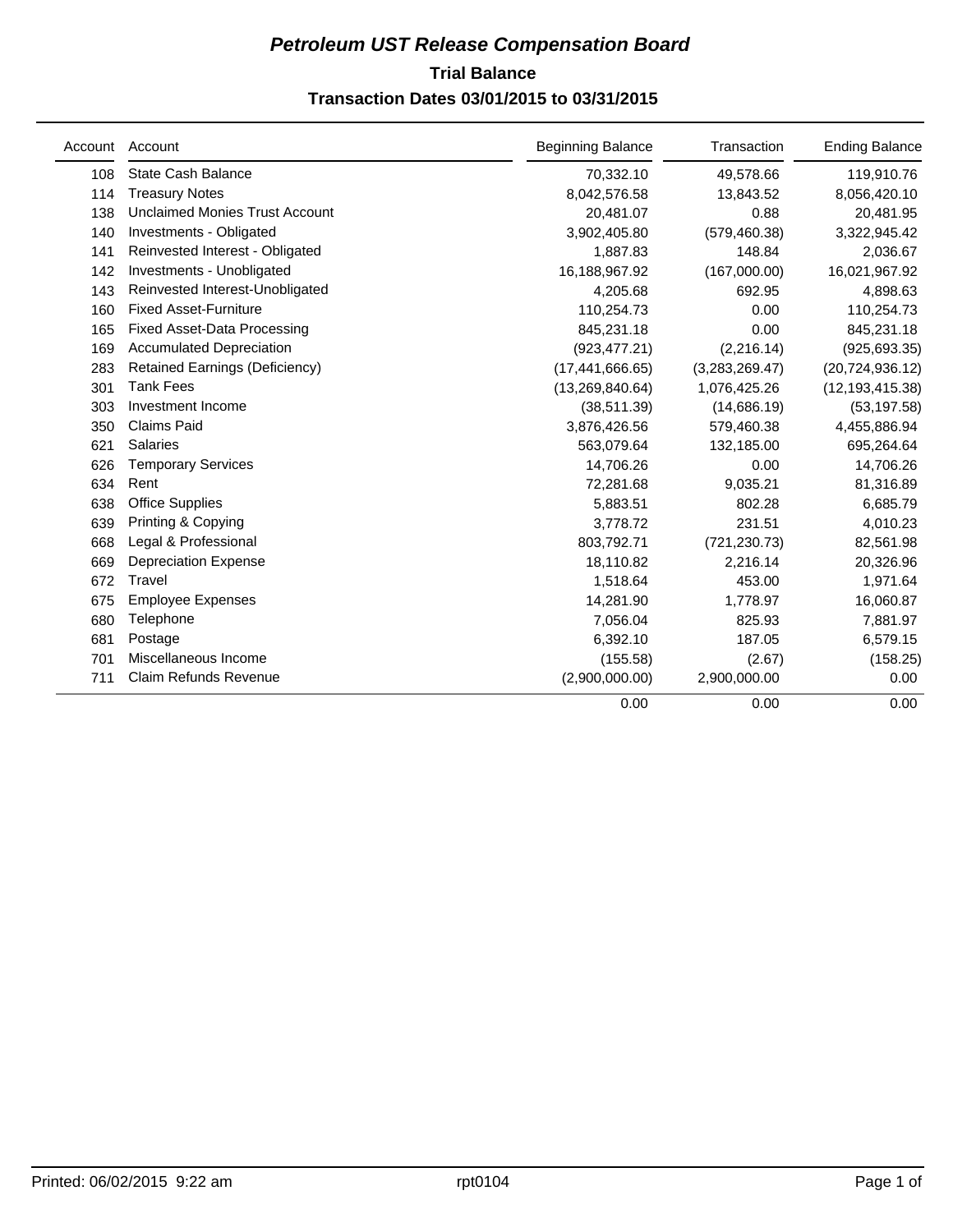#### *MONTHLY INCOME FIGURES AS OF FEBRUARY 28, 2015 (CASH BASIS)*

#### **Fiscal 2015**

| <b>Fiscal 2015</b>                  |               |            |                  |            |              |                 |            |              |                  | % Of          | FY 2015       |
|-------------------------------------|---------------|------------|------------------|------------|--------------|-----------------|------------|--------------|------------------|---------------|---------------|
|                                     | July          | August     | <b>September</b> | October    | November     | <b>December</b> | January    | February     | <b>Total YTD</b> | <b>Budget</b> | <b>Budget</b> |
| <b>Tank Revenue</b>                 |               |            |                  |            |              |                 |            |              |                  |               |               |
| In house collections *              | 11,041,705.00 | 223,314.20 | 47,404.28        | 78,213.00  | 36,745.00    | 34,536.00       | 26,245.00  | 35,416.06    | 11,523,578.54    |               |               |
| AG collections                      | 15,877.05     | 14,703.86  | 7,480.70         | 6,630.71   | 7,715.86     | 13,915.12       | 15,875.01  | 8,940.85     | 91,139.16        |               |               |
| Collection costs paid by owner      | (1,634.43)    | (876.17)   | (1,016.66)       | (598.89)   | (754.23)     | (1,826.83)      | (2,493.21) | (392.33)     | (9,592.75)       |               |               |
| <b>Total Tank Revenue</b>           | 11,055,947.62 | 237,141.89 | 53,868.32        | 84,244.82  | 43,706.63    | 46,624.29       | 39,626.80  | 43,964.58    | 11,605,124.95    | 97.83%        | 11,862,000    |
| Interest Income                     |               |            |                  |            |              |                 |            |              |                  |               |               |
| <b>Interest Earned</b>              | 4,341.82      | 4,401.36   | 4,451.45         | 4,619.28   | 3,387.10     | 6,597.99        | 4,905.62   | 4,616.77     | 37,321.39        | 74.49%        | 50,100        |
| Unearned Gain/(Loss) on Investments | (16, 200.00)  | 13,320.00  | (8, 130.00)      | 17,480.00  | 900.00       | (17, 450.00)    | 28,830.00  | (17,560.00)  | 1,190.00         |               |               |
| <b>Total Interest Income</b>        | (11, 858.18)  | 17,721.36  | (3,678.55)       | 22,099.28  | 4,287.10     | (10, 852.01)    | 33,735.62  | (12, 943.23) | 38,511.39        |               |               |
| Miscellaneous Income                | 0.00          | 19.81      | 17.53            | 0.21       | 7.65         | 103.68          | 2.51       | 4.19         | 155.58           | 15.56%        | 1,000         |
| <b>Total Income</b>                 | 11,044,089.44 | 254,883.06 | 50,207.30        | 106,344.31 | 48,001.38    | 35,875.96       | 73,364.93  | 31,025.54    | 11,643,791.92    | 97.74%        | 11,913,100    |
| <b>Claims Expense</b>               | 500,234.01    | 706,975.79 | 636,288.81       | 198,262.02 | 1,017,768.28 | 1,013,987.65    | 298,153.00 | 719,452.94   | 5,091,122.50     | 56.57%        | 9,000,000     |
| <b>Operating Expenses</b>           |               |            |                  |            |              |                 |            |              |                  |               |               |
| Salaries                            | 95,659.67     | 88,412.73  | 92,838.80        | 104,124.43 | 88,341.61    | 103,732.38      | 98,581.93  | 89,889.83    | 761,581.38       | 60.82%        | 1,252,200     |
| Temp Services *                     | 3,945.38      | 5,394.39   | 4,551.75         | 1,260.00   | 0.00         | 1,814.87        | 0.00       | 0.00         | 16,966.39        | 67.87%        | 25,000        |
| Rent                                | 9,035.21      | 9,035.21   | 9,035.21         | 9,035.21   | 9,035.21     | 9,035.21        | 9,035.21   | 9,035.21     | 72,281.68        | 66.62%        | 108,500       |
| <b>Office Supplies</b>              | 665.02        | 658.51     | 745.94           | 180.73     | 715.40       | 1,242.67        | 920.44     | 1,294.82     | 6,423.53         | 33.81%        | 19,000        |
| Printing & Copying *                | 397.90        | 573.29     | 210.21           | 660.91     | 497.45       | 533.54          | 655.10     | 468.17       | 3,996.57         | 26.64%        | 15,000        |
| <b>Staff Development</b>            | 0.00          | 0.00       | 0.00             | 0.00       | 0.00         | 0.00            | 0.00       | 0.00         | 0.00             | 0.00%         | 2,000         |
| Advertising                         | 0.00          | 0.00       | 0.00             | 0.00       | 0.00         | 0.00            | 0.00       | 0.00         | 0.00             | 0.00%         | 2,000         |
| Legal & Professional                |               |            |                  |            |              |                 |            |              |                  |               |               |
| L&P services                        | 11,861.09     | 379.25     | 1,213.87         | 292.43     | 45,579.06    | 1,440.10        | 1,279.84   | 18,988.84    | 81,034.48        |               |               |
| Collection costs                    | 3,714.61      | 1,535.00   | 1,003.66         | 5,734.62   | 1,405.92     | 4,078.79        | 2,936.15   | 3,705.98     | 24,114.73        |               |               |
| Collection costs paid by owner      | (1,634.43)    | (876.17)   | (1,016.66)       | (598.89)   | (754.23)     | (1,826.83)      | (2,493.21) | (392.33)     | (9,592.75)       |               |               |
| Total L & P Expense                 | 13,941.27     | 1,038.08   | 1,200.87         | 5,428.16   | 46,230.75    | 3,692.06        | 1,722.78   | 22,302.49    | 95,556.46        | 35.39%        | 270,000       |
| Travel                              | 358.24        | (176.56)   | 331.40           | 189.60     | 0.00         | 536.56          | 300.40     | 337.24       | 1,876.88         | 18.77%        | 10,000        |
| <b>Employee Expenses</b>            | 1,750.00      | 1,750.00   | 1,750.00         | 1,770.97   | 1,750.00     | 1,750.00        | 1,846.96   | 1,913.97     | 14,281.90        | 59.51%        | 24,000        |
| Telephone                           | 1,341.04      | 833.93     | 530.93           | 1,136.93   | 825.93       | 825.93          | 875.88     | 1,192.58     | 7,563.15         | 68.76%        | 11,000        |
| Postage *                           | 70.95         | 17,786.42  | 193.50           | 135.45     | 3,697.23     | 180.60          | 135.45     | 1,837.02     | 24,036.62        | 80.12%        | 30,000        |
| Depreciation                        | 2,280.57      | 2,280.57   | 2,280.57         | 2,293.44   | 2,263.45     | 2,248.04        | 2,248.04   | 2,216.14     | 18,110.82        | 63.77%        | 28,400        |
| <b>Total Operating Expenses</b>     | 129,445.25    | 127,586.57 | 113,669.18       | 126,215.83 | 153,357.03   | 125,591.86      | 116,322.19 | 130,487.47   | 1,022,675.38     | 56.91%        | 1,797,100     |
| Net Income (Cash method)            |               |            |                  |            |              |                 |            |              | 5,529,994.04     |               |               |
| <b>Non-Operating Income</b>         |               |            |                  |            |              |                 |            |              |                  |               |               |
| Claim Refunds Revenue               |               |            |                  |            |              | 2,175,000.00    |            |              | 2,175,000.00     |               |               |

(net of attorney's fees)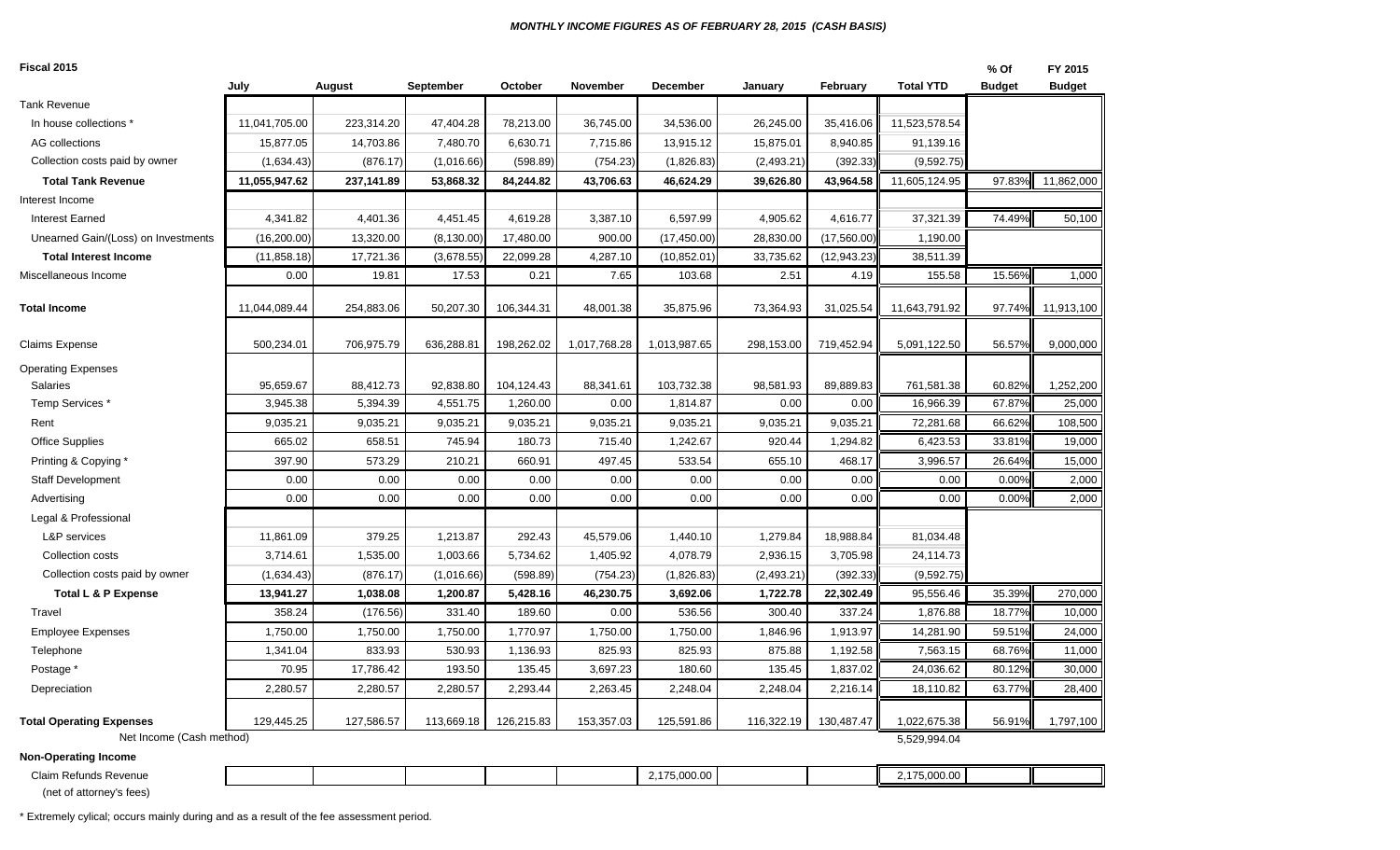# *Petroleum UST Release Compensation Board*  **Balance Sheet As of 02/28/2015**

| <b>Assets</b>                                                                                                                                                                                                                                                                                                                                                                                                                                                                                |                                                                                                                                                      |                                               |  |
|----------------------------------------------------------------------------------------------------------------------------------------------------------------------------------------------------------------------------------------------------------------------------------------------------------------------------------------------------------------------------------------------------------------------------------------------------------------------------------------------|------------------------------------------------------------------------------------------------------------------------------------------------------|-----------------------------------------------|--|
| <b>Current Assets</b><br>108 State Cash Balance<br>112 Debt Service Fund<br>114 Treasury Notes<br>138 Unclaimed Monies Trust Account<br>140 Investments - Obligated<br>141 Reinvested Interest - Obligated<br>142 Investments - Unobligated<br>143 Reinvested Interest-Unobligated<br><b>Total Current Assets</b><br><b>Fixed Assets</b><br>160 Fixed Asset-Furniture<br>165 Fixed Asset-Data Processing<br>169 Accumulated Depreciation<br><b>Total Fixed Assets</b><br><b>Total Assets</b> | 70,332.10<br>0.00<br>8,042,576.58<br>20,481.07<br>3,902,405.80<br>1,887.83<br>16,188,967.92<br>4,205.68<br>110,254.73<br>845,231.18<br>(923, 477.21) | 28,230,856.98<br>32,008.70<br>\$28,262,865.68 |  |
| <b>Liabilities</b>                                                                                                                                                                                                                                                                                                                                                                                                                                                                           |                                                                                                                                                      |                                               |  |
| <b>Current Liabilities</b><br><b>Total Current Liabilities</b><br><b>Long Term Liabilities</b><br><b>Total Long Term Liabilities</b><br><b>Total Liabilities</b>                                                                                                                                                                                                                                                                                                                             |                                                                                                                                                      | 0.00<br>0.00<br>\$0.00                        |  |
| <b>Equity</b>                                                                                                                                                                                                                                                                                                                                                                                                                                                                                |                                                                                                                                                      |                                               |  |
| <b>Equity Accounts</b><br>283 Retained Earnings (Deficiency)<br>Current Year Income (Loss)<br><b>Total Equity</b>                                                                                                                                                                                                                                                                                                                                                                            | 17,441,666.65<br>10,821,199.03                                                                                                                       | 28,262,865.68                                 |  |
| <b>Total Liabilities and Equity</b>                                                                                                                                                                                                                                                                                                                                                                                                                                                          |                                                                                                                                                      | \$28,262,865.68                               |  |

Г

Г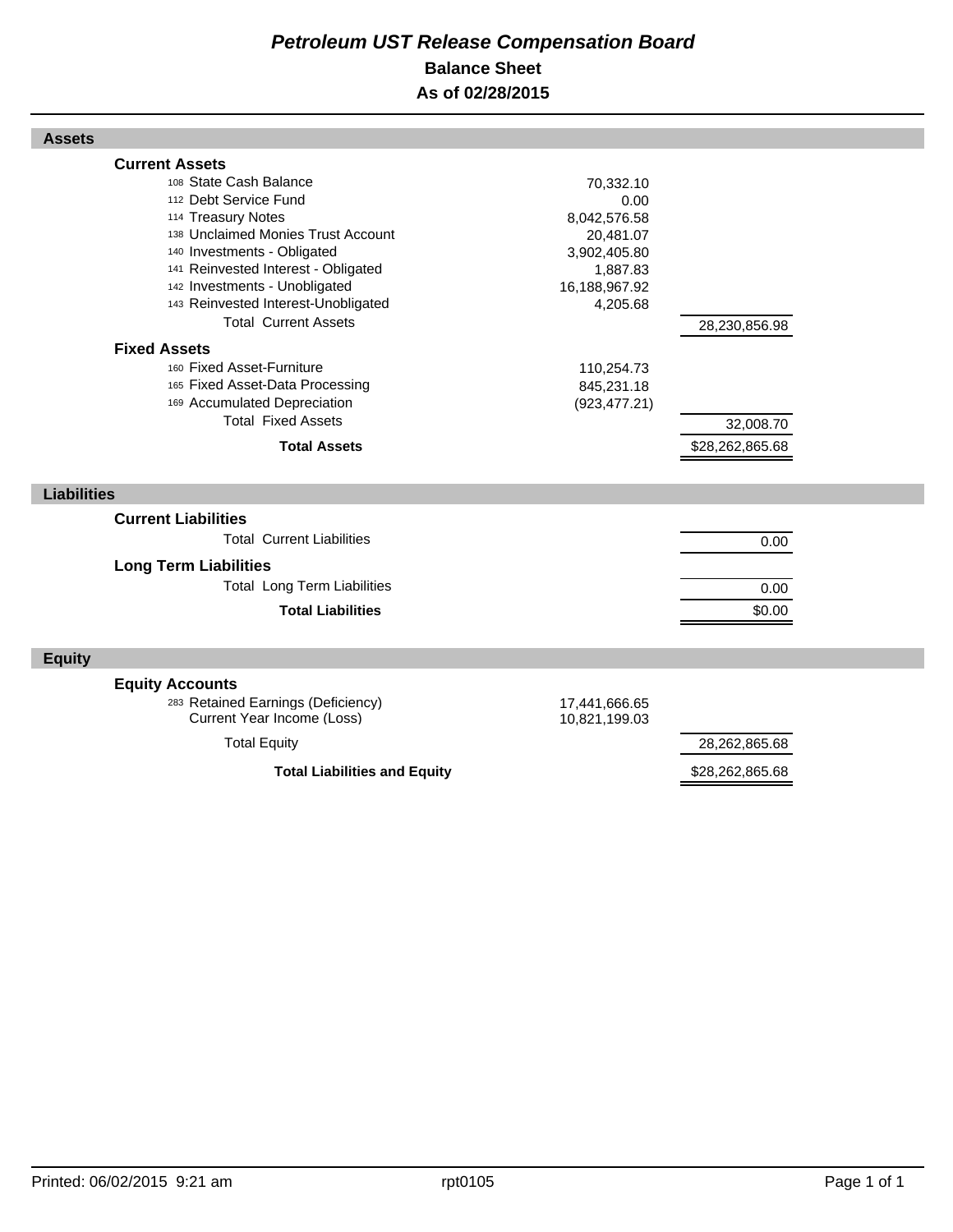# *Petroleum UST Release Compensation Board*  **Income Statement For the Month Ended 02/28/2015**

| <b>Operating Income</b>              |                         | <b>Year To Date</b> |  |  |
|--------------------------------------|-------------------------|---------------------|--|--|
| <b>Tank Fees</b><br>301              | 43,964.58               | 13,269,840.64       |  |  |
| Investment Income<br>303             | (12, 943.23)            | 38,511.39           |  |  |
|                                      |                         |                     |  |  |
| <b>Total Operating Income</b>        | 31,021.35               | 13,308,352.03       |  |  |
| <b>Operating Expenses</b>            |                         |                     |  |  |
| Claims Paid<br>350                   | 719,452.94              | 3,876,426.56        |  |  |
| <b>Total Operating Expenses</b>      | 719,452.94              | 3,876,426.56        |  |  |
| <b>Administrative Expenses</b>       |                         |                     |  |  |
| <b>Salaries</b><br>621               | 89,600.00<br>563,079.64 |                     |  |  |
| <b>Temporary Services</b><br>626     | 0.00                    | 14,706.26           |  |  |
| Rent<br>634                          | 9,035.21                | 72,281.68           |  |  |
| <b>Office Supplies</b><br>638        | 1,294.82                | 5,883.51            |  |  |
| Printing & Copying<br>639            | 468.17                  | 3,778.72            |  |  |
| Legal & Professional<br>668          | 22,302.49               | 803,792.71          |  |  |
| <b>Depreciation Expense</b><br>669   | 2,216.14                | 18,110.82           |  |  |
| Travel<br>672                        | 337.24                  | 1,518.64            |  |  |
| <b>Employee Expenses</b><br>675      | 1,913.97                | 14,281.90           |  |  |
| Telephone<br>680                     | 1,192.58                | 7,056.04            |  |  |
| Postage<br>681                       | 1,837.02                | 6,392.10            |  |  |
| <b>Total Administrative Expenses</b> | 130,197.64              | 1,510,882.02        |  |  |
| <b>Other Income</b>                  |                         |                     |  |  |
| Miscellaneous Income<br>701          | 4.19                    | 155.58              |  |  |
| <b>Claim Refunds Revenue</b><br>711  | 0.00                    | 2,900,000.00        |  |  |
| <b>Total Other Income</b>            | 4.19                    | 2,900,155.58        |  |  |
| Net Income (Loss)                    | (\$818, 625.04)         | \$10,821,199.03     |  |  |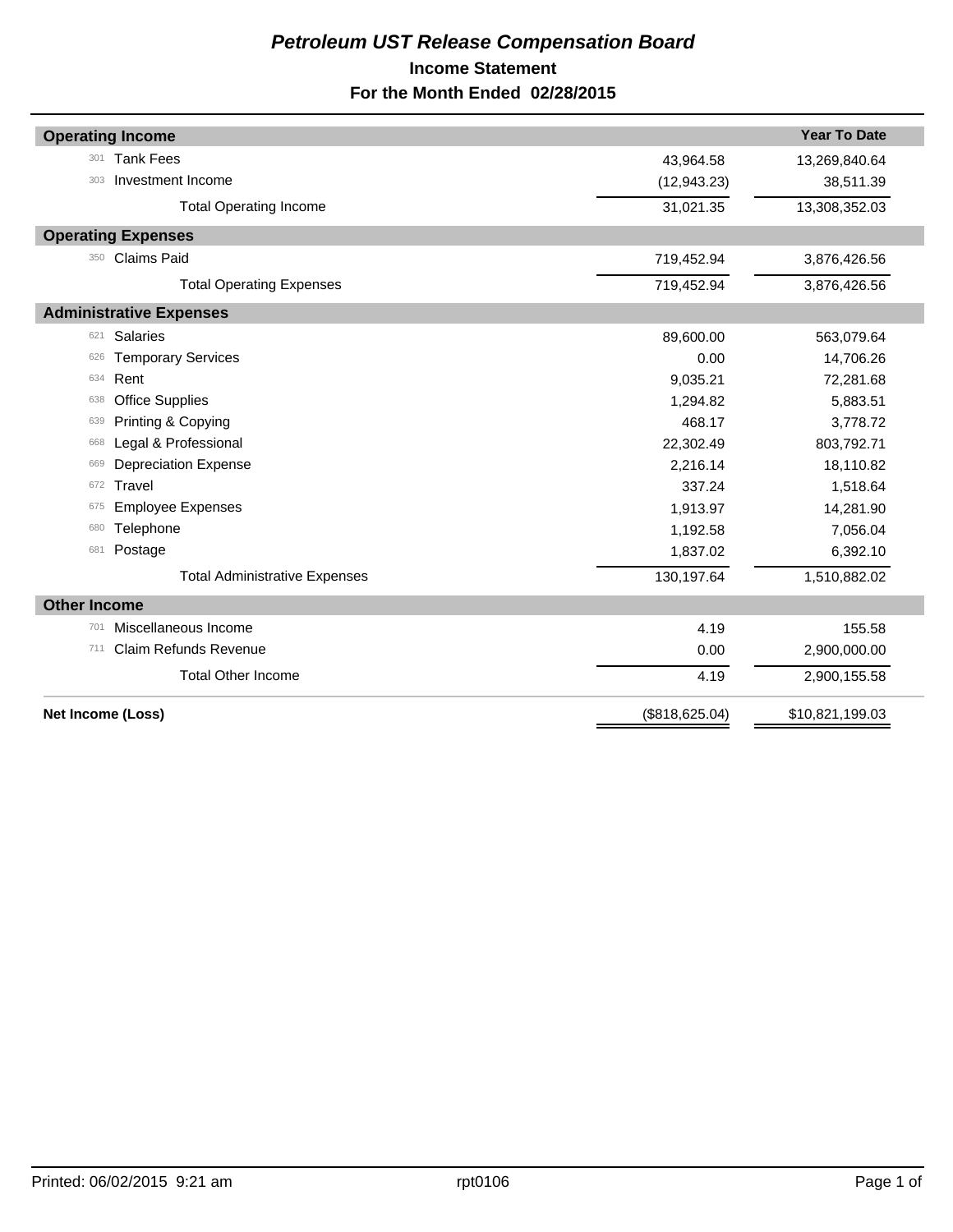# **Trial Balance** *Petroleum UST Release Compensation Board*  **Transaction Dates 02/01/2015 to 02/28/2015**

| Account | Account                               | <b>Beginning Balance</b> | Transaction   | <b>Ending Balance</b> |
|---------|---------------------------------------|--------------------------|---------------|-----------------------|
| 108     | <b>State Cash Balance</b>             | 162,027.25               | (91, 695.15)  | 70,332.10             |
| 114     | <b>Treasury Notes</b>                 | 8,056,408.17             | (13,831.59)   | 8,042,576.58          |
| 138     | <b>Unclaimed Monies Trust Account</b> | 20,480.18                | 0.89          | 20,481.07             |
| 140     | Investments - Obligated               | 4,614,176.32             | (711, 770.52) | 3,902,405.80          |
| 141     | Reinvested Interest - Obligated       | 1,707.92                 | 179.91        | 1,887.83              |
| 142     | Investments - Unobligated             | 16,188,967.92            | 0.00          | 16,188,967.92         |
| 143     | Reinvested Interest-Unobligated       | 3,498.12                 | 707.56        | 4,205.68              |
| 160     | <b>Fixed Asset-Furniture</b>          | 110,254.73               | 0.00          | 110,254.73            |
| 165     | <b>Fixed Asset-Data Processing</b>    | 845,231.18               | 0.00          | 845,231.18            |
| 169     | <b>Accumulated Depreciation</b>       | (921, 261.07)            | (2, 216.14)   | (923, 477.21)         |
| 283     | <b>Retained Earnings (Deficiency)</b> | (17, 441, 666.65)        | 0.00          | (17, 441, 666.65)     |
| 301     | <b>Tank Fees</b>                      | (13, 225, 876.06)        | (43,964.58)   | (13, 269, 840.64)     |
| 303     | Investment Income                     | (51, 454.62)             | 12,943.23     | (38, 511.39)          |
| 350     | <b>Claims Paid</b>                    | 3,156,973.62             | 719,452.94    | 3,876,426.56          |
| 621     | <b>Salaries</b>                       | 473,479.64               | 89,600.00     | 563,079.64            |
| 626     | <b>Temporary Services</b>             | 14,706.26                | 0.00          | 14,706.26             |
| 634     | Rent                                  | 63,246.47                | 9,035.21      | 72,281.68             |
| 638     | <b>Office Supplies</b>                | 4,588.69                 | 1,294.82      | 5,883.51              |
| 639     | Printing & Copying                    | 3,310.55                 | 468.17        | 3,778.72              |
| 668     | Legal & Professional                  | 781,490.22               | 22,302.49     | 803,792.71            |
| 669     | <b>Depreciation Expense</b>           | 15,894.68                | 2,216.14      | 18,110.82             |
| 672     | Travel                                | 1,181.40                 | 337.24        | 1,518.64              |
| 675     | <b>Employee Expenses</b>              | 12,367.93                | 1,913.97      | 14,281.90             |
| 680     | Telephone                             | 5,863.46                 | 1,192.58      | 7,056.04              |
| 681     | Postage                               | 4,555.08                 | 1,837.02      | 6,392.10              |
| 701     | Miscellaneous Income                  | (151.39)                 | (4.19)        | (155.58)              |
| 711     | Claim Refunds Revenue                 | (2,900,000.00)           | 0.00          | (2,900,000.00)        |
|         |                                       | 0.00                     | 0.00          | 0.00                  |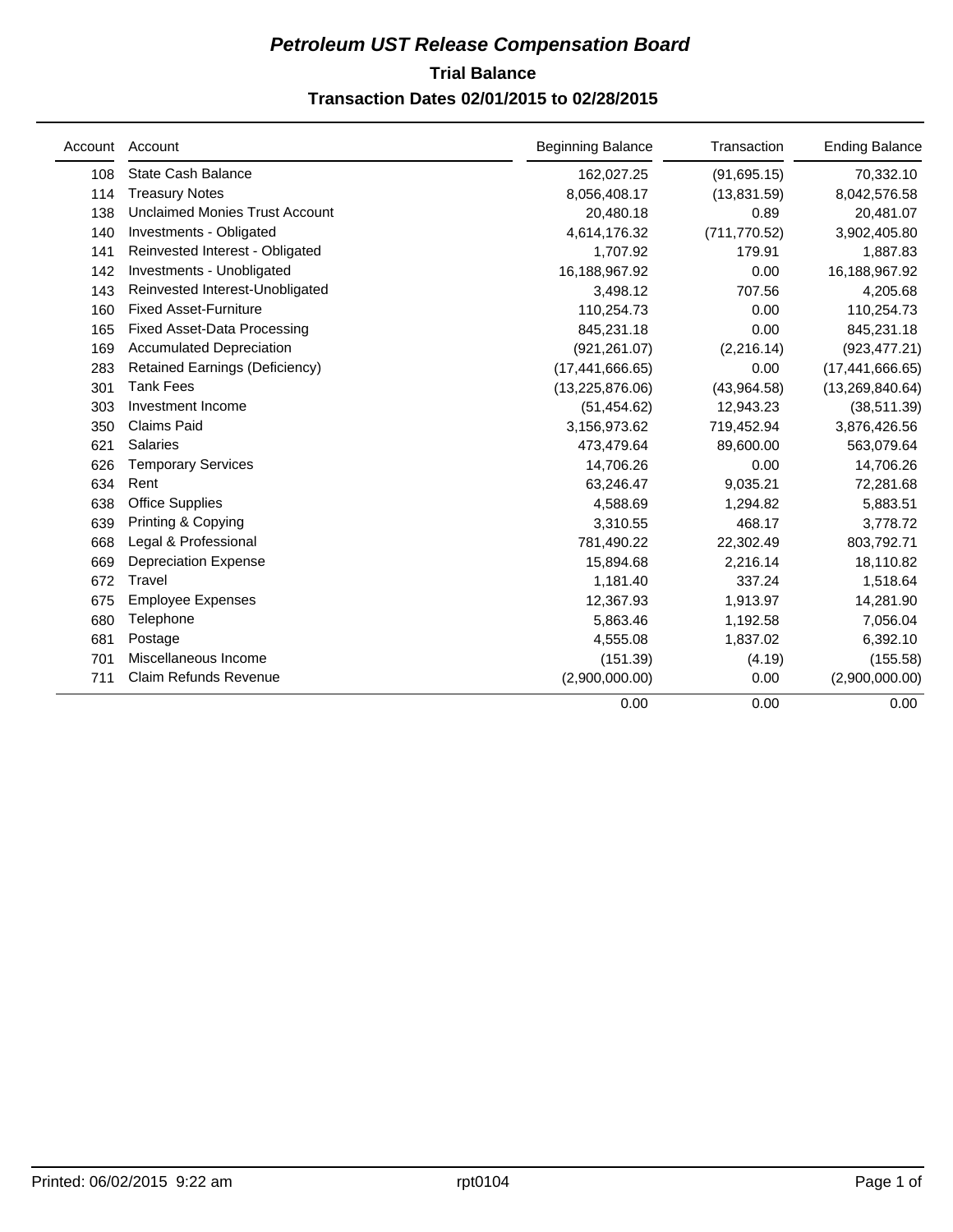|                                         | <b>Annualized</b><br>FY 2015-Actual | FY 2015<br><b>Budget</b> | <b>Variance Fav</b><br>or (Unfav) | % Variance<br>Fav or (Unfav) | <b>Proposed</b><br>FY 2016 Budget |
|-----------------------------------------|-------------------------------------|--------------------------|-----------------------------------|------------------------------|-----------------------------------|
|                                         |                                     |                          |                                   |                              |                                   |
| <b>Tank Revenue</b>                     | 11,820,249                          | 11,862,000               | (41, 751)                         | $-0.35%$                     | 9,480,000                         |
| Interest Income                         | 56,174                              | 50,100                   | 6,074                             | 12.12%                       | 71,500                            |
| Miscellaneous Income                    | 170                                 | 1,000                    | (830)                             | -83.05%                      | 1,000                             |
| <b>Total Income</b>                     | 11,876,593                          | 11,913,100               | (36, 507)                         | $-0.31%$                     | 9,552,500                         |
| <b>Claims Expense</b>                   | 8,249,263                           | 9,000,000                | 750,737                           | 8.34%                        | 9,000,000                         |
| Operating Income                        | 3,627,330                           | 2,913,100                | 714,230                           | 24.52%                       | 552,500                           |
| <b>Salaries</b>                         | 1,130,648                           | 1,252,200                | 121,552                           | 9.71%                        | 1,348,700                         |
| <b>Temp Services</b>                    | 16,966                              | 25,000                   | 8,034                             | 32.13%                       | 15,000                            |
| Rent                                    | 108,423                             | 108,500                  | 77                                | 0.07%                        | 126,800                           |
| <b>Office Supplies</b>                  | 15,780                              | 19,000                   | 3,220                             | 16.95%                       | 19,000                            |
| Printing & Copying                      | 9,509                               | 15,000                   | 5,491                             | 36.60%                       | 15,000                            |
| Advertising                             | 0                                   | 2,000                    | 2,000                             | 100.00%                      | 2,000                             |
| Legal & Professional                    | 152,507                             | 270,000                  | 117,493                           | 43.52%                       | 250,000                           |
| Travel                                  | 3,093                               | 10,000                   | 6,907                             | 69.07%                       | 10,000                            |
| <b>Employee Expenses</b>                | 21,374                              | 24,000                   | 2,626                             | 10.94%                       | 25,900                            |
| <b>Staff Development &amp; Training</b> | 398                                 | 2,000                    | 1,602                             | 80.10%                       | 1,000                             |
| Telephone                               | 10,867                              | 11,000                   | 133                               | 1.21%                        | 11,000                            |
| Postage                                 | 26,172                              | 30,000                   | 3,828                             | 12.76%                       | 30,000                            |
| Depreciation                            | 25,184                              | 28,400                   | 3,216                             | 11.33%                       | 14,500                            |
| <b>Total Expenses</b>                   | 1,520,921                           | 1,797,100                | 276,179                           | 15.37%                       | 1,868,900                         |
| Net Income (Cash Basis)                 | 2,106,409                           | 1,116,000                | 990,409                           | 88.75%                       | (1,316,400)                       |

## **Fiscal Year 2016 Approved Operating Budget June 10, 2015 Petroleum UST Release Compensation Board**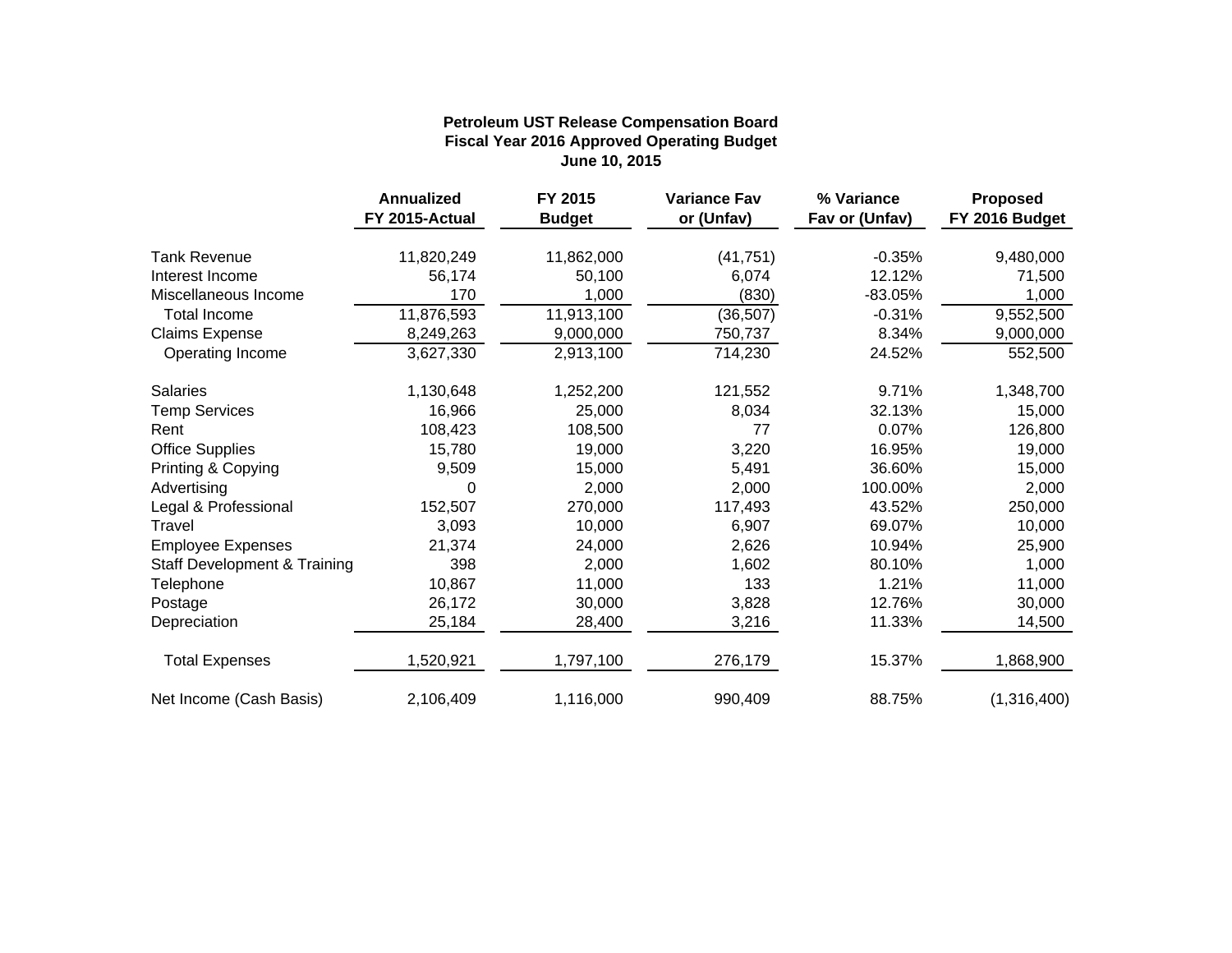## **Petroleum UST Release Compensation Board Fiscal Year 2016 Approved Capital Budget June 10, 2015**

|                                                 | FY 2014 Actual          | FY 2015 Budget          | FY 2015<br><b>Annualized</b> | <b>Proposed</b><br>FY 2016 Budget |  |
|-------------------------------------------------|-------------------------|-------------------------|------------------------------|-----------------------------------|--|
|                                                 | (July 2013 - June 2014) | (July 2014 - June 2015) | (July 2014 - June 2015)      | (July 2015 - June 2016)           |  |
| <b>Asset Category</b>                           |                         |                         |                              |                                   |  |
| Furniture & Equipment                           | \$10,712                | \$15,000                | \$11,827                     | $$5,000$ (a)                      |  |
| Data Processing & Electronics:<br>Legacy System | \$10,013<br>\$0         | \$12,000<br>\$10,000    | \$3,120<br>\$0               | $$5,000$ (b)<br>\$0               |  |
| <b>Total Capital Assets</b>                     | \$20,725                | \$37,000                | \$14,947                     | \$10,000                          |  |

(a) Includes funds for the purchase of office furniture for an additional Claims Analyst.

(b) Includes funds for the purchase of software and replacement IT equipment as needed.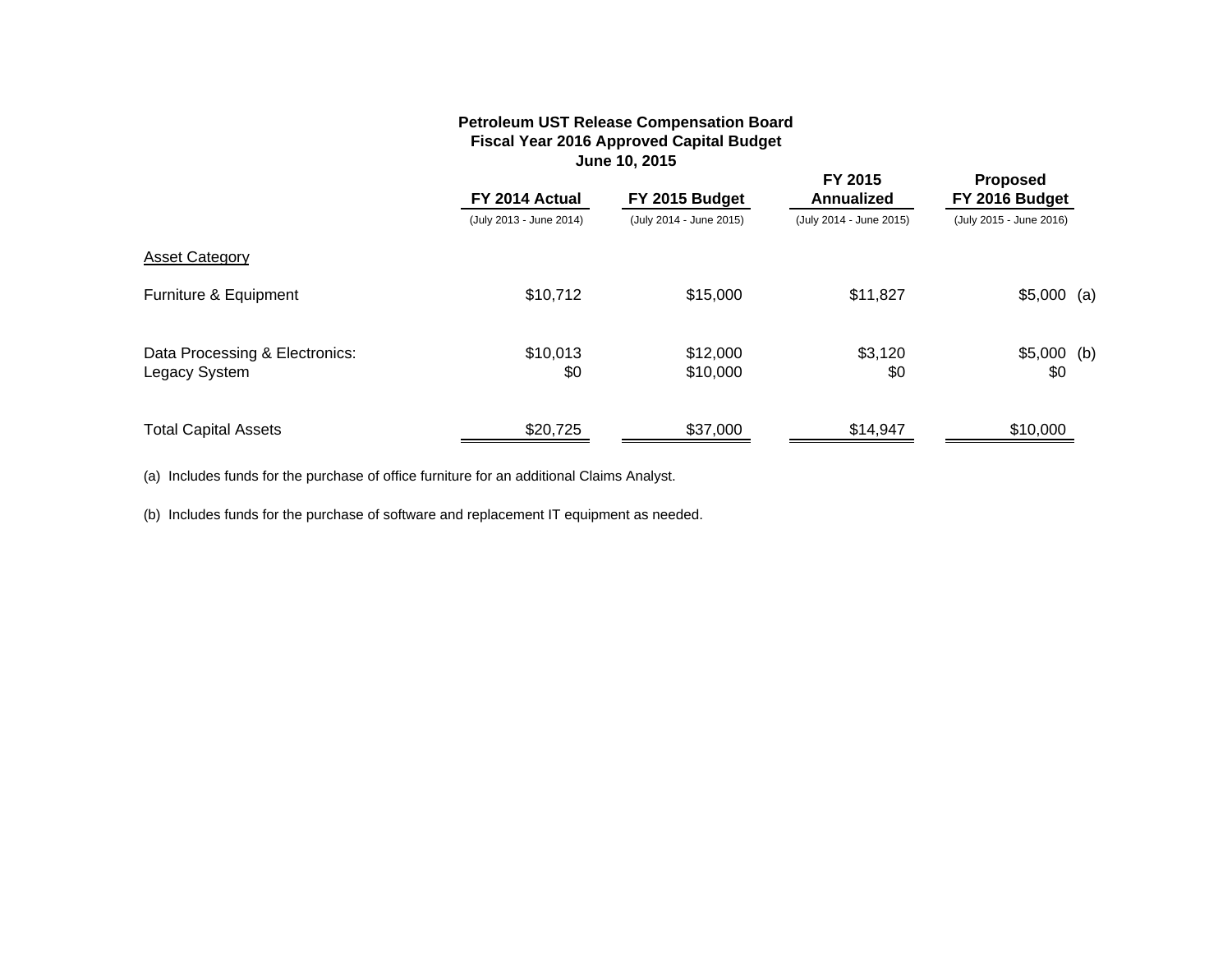## **PETROLEUM UST RELEASE COMPENSATION BOARDPROGRAM YEAR 2014 FEE STATEMENT STATISTICS AS OF JUNE 9, 2015**

|                                  | <b>Billed</b> | June 9, 2015<br>PY 2015 / FY 2016<br>$(7/1/2015 - 6/30/2016)$<br>Paid |     | June 9, 2014<br>PY 2014 / FY 2015<br>$(7/1/2014 - 6/30/2015)$ | <b>Percent of</b><br>PY 2014 / FY 2015 | PY 2014 / FY 2015<br><b>Actual</b><br><b>To Date</b> |  |
|----------------------------------|---------------|-----------------------------------------------------------------------|-----|---------------------------------------------------------------|----------------------------------------|------------------------------------------------------|--|
| <b>ACTUAL COLLECTIONS:</b>       |               |                                                                       |     |                                                               |                                        |                                                      |  |
| Fees:                            |               |                                                                       |     |                                                               |                                        |                                                      |  |
| <b>Current Year Fees</b>         | \$9,572,600   | \$3,681,800                                                           | 38% | \$3,795,400                                                   |                                        | \$11,590,835                                         |  |
| Prior Year Fees (a)              |               | 0                                                                     |     | 0                                                             |                                        | 233,707 (b)                                          |  |
| Total Fees Collected to Date (c) |               | \$3,681,800                                                           |     | \$3,795,400                                                   |                                        | \$11,824,542                                         |  |
| Number of Tanks:                 |               |                                                                       |     |                                                               |                                        |                                                      |  |
| <b>Standard Deductible</b>       | 15,674        | 5,416                                                                 | 35% | 4,423                                                         | 122.45%                                | 15,076                                               |  |
| Reduced Deductible (c)           | 5,505         | 2,493                                                                 | 45% | 2,247                                                         | 110.95%                                | 5,546                                                |  |
| <b>Total Tanks</b>               | 21,179        | 7,909                                                                 | 37% | 6,670                                                         | 118.58%                                | 20,622                                               |  |
| Number of Owners:                |               |                                                                       |     |                                                               |                                        |                                                      |  |
| <b>Standard Deductible</b>       |               | 500                                                                   |     | 477                                                           | 104.82%                                | 1,166                                                |  |
| <b>Reduced Deductible</b>        |               | 1,010                                                                 |     | 979                                                           | 103.17%                                | 2,087                                                |  |
| <b>Total Owners</b>              | 3,418         | 1,510                                                                 | 44% | 1,456                                                         | 103.71%                                | 3,253                                                |  |
|                                  |               |                                                                       |     | PY 2015                                                       |                                        |                                                      |  |
|                                  |               | PY 2015<br><b>Actual To Date</b>                                      |     | <b>Recommended</b><br><b>Budget</b>                           | % Actual vs<br>Projected               |                                                      |  |
|                                  |               |                                                                       |     |                                                               |                                        |                                                      |  |

PY 2015 ACTUAL VS PROJECTED COLLECTIONS:

| Fee Revenue          | \$3,681,800 | \$9,480,000 | 38.84% |
|----------------------|-------------|-------------|--------|
| Number of Paid Tanks | 7,909       | 20,350      | 38.86% |

(a) Net of refunds paid

(b) As of June 9, 2015, net of refunds paid of \$141,469

(c) Total Fees Collected to Date decreased from the prior year primarily due to the reduction in fees of \$100 per tank.

(d) As of June 9, 2015, the number of tanks paid at the reduced deductible is 31.5% for PY 2014, and was 33.7% for the same period in PY 2013.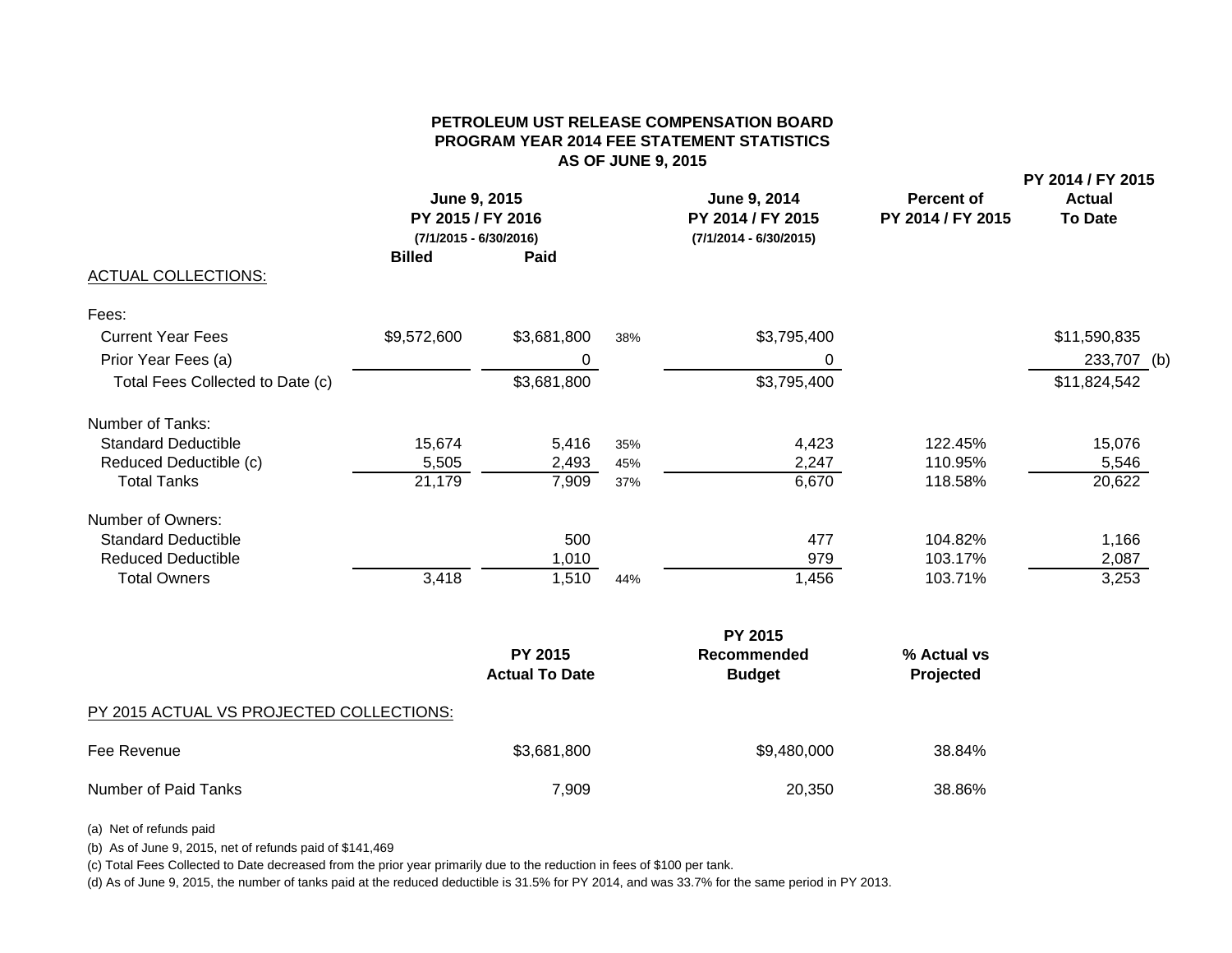#### **PETROLEUM UST RELEASE COMPENSATION BOARDPROGRAM YEAR 2014 COMPLIANCE / FEE ASSESSMENT REPORTAS OF MAY 31, 2015**

|                                                                                                      | <b>PY 2014</b><br>As of 5/31/2015 | <b>PY 2014</b><br>As of 2/28/2015 | Increase from<br><b>March meeting</b> | PY 2013<br>$(7/1/13 - 6/30/14)$                | PY 2012<br>$(7/1/12 - 6/30/13)$ | PY 2011<br>$(7/1/11 - 6/30/12)$ | <b>PY 2010</b><br>$(7/1/10 - 6/30/11)$ | Percent of<br>PY 2014/PY 2013 |
|------------------------------------------------------------------------------------------------------|-----------------------------------|-----------------------------------|---------------------------------------|------------------------------------------------|---------------------------------|---------------------------------|----------------------------------------|-------------------------------|
| <b>Refunds</b>                                                                                       |                                   |                                   |                                       |                                                |                                 |                                 |                                        |                               |
| Amount of Refunds Paid                                                                               | $$132,849$ (a)                    | \$94,599                          | \$38,250                              | $$212,530$ (a)                                 | $$273,165$ (a)                  | \$387,524                       | \$214,842                              | 63%                           |
| Number of Refunds Paid                                                                               | 342                               | 241                               | 101                                   | 437                                            | 636                             | 525                             | 423                                    | 78%                           |
| Number of Owners Paid Refunds                                                                        | 137                               | 97                                | 40                                    | 146                                            | 220                             | 226                             | 205                                    | 94%                           |
| Number of Pending Refunds                                                                            | 2,785                             | 2,829                             | (44)                                  |                                                |                                 |                                 |                                        |                               |
| Amount of Pending Refunds                                                                            | \$1,310,013                       | \$1,338,673                       | ( \$28,660)                           |                                                |                                 |                                 |                                        |                               |
| <b>Collections</b>                                                                                   |                                   |                                   |                                       |                                                |                                 |                                 |                                        |                               |
| Amount of Refunds Used to Offset Outstanding Fees                                                    | \$44,025                          | \$17,675                          | \$26,350                              | \$120,635                                      | \$51,194                        | \$68,517                        | \$48,700                               | 36%                           |
| Amount Collected by Attorney General/Special Counsel                                                 | \$177,616                         | \$91,139                          | \$86,477                              | \$307,108                                      | \$384,008                       | \$448,231 (b)                   | \$371,668 (b)                          | 58%                           |
| <b>Collection Costs</b>                                                                              | \$36,173                          | \$24,115                          | \$12,058                              | \$80,498                                       | \$115,310                       | \$142,714                       |                                        |                               |
| Amount Collected by AG/SC, Less Collection Costs                                                     | \$141,443                         | \$67,024                          | \$74,419                              | \$226,610                                      | \$268,698                       | \$305,517                       |                                        |                               |
| Number of Accounts Certified to the AG's office                                                      | 340                               | 340                               |                                       | 272                                            | 604                             | 687                             | 592                                    | 125%                          |
| Number of Owners Certified to the AG's office                                                        | 196                               | 196                               | $\overline{0}$                        | 179                                            | 226                             | 250                             | 240                                    | 109%                          |
| Amount Certified to the AG's office                                                                  | \$1,086,440                       | \$1,086,440                       | \$0                                   | \$1,154,822                                    | \$1,939,685                     | \$1,687,168                     | \$1,820,115                            | 94%                           |
| <b>Appeals</b>                                                                                       |                                   |                                   |                                       |                                                |                                 |                                 |                                        |                               |
| Orders Pursuant to Law                                                                               | $6*$                              |                                   |                                       | *Current: 5 under review; 1 settlement pending |                                 |                                 |                                        |                               |
| Determination to Deny a Certificate of Coverage                                                      | $1**$                             |                                   | **Current: 1 under review             |                                                |                                 |                                 |                                        |                               |
| <b>Ability to Pay Applications</b>                                                                   |                                   |                                   |                                       |                                                |                                 |                                 |                                        |                               |
| Ability to Pay Applications Pending Review                                                           | 5                                 |                                   |                                       |                                                |                                 |                                 |                                        |                               |
| COC Applications (As of 5/31/15)                                                                     |                                   |                                   |                                       |                                                |                                 |                                 |                                        |                               |
| COC Application/Fee Statements Sent - annual mailing                                                 |                                   | 3,439                             |                                       | 3,538                                          | 3,595                           | 3,674                           | 3,694                                  |                               |
| # of Owners Issued COC                                                                               | 3,158                             | 3,120                             | 38                                    | 3,243                                          | 3,254                           | 3,258                           | 3,264                                  | 97%                           |
| # of Owners w/COCs In-Process                                                                        | 104                               | 120                               | (16)                                  | n/a                                            | n/a                             | n/a                             | n/a                                    |                               |
| # of Owners w/Unresolved Pending Denials of COC                                                      | 18                                | 36<br>67                          | (18)                                  | 5                                              | 3<br>164                        | 2                               | $\overline{2}$<br>241                  |                               |
| # of Owners w/Unresolved Determinations Denying COC                                                  | 80                                |                                   | 13                                    | 154                                            |                                 | 207                             |                                        |                               |
| <b>Unclaimed Monies/Refunds Pending</b>                                                              |                                   |                                   |                                       |                                                |                                 |                                 |                                        |                               |
| Owners on Unclaimed Monies List (Uncashed Checks)                                                    | 60                                |                                   |                                       |                                                |                                 |                                 |                                        |                               |
| Amount of Unclaimed Monies (Uncashed Checks)<br>Owners with Refunds Pending with More Info Requested | \$48,957<br>11                    |                                   |                                       |                                                |                                 |                                 |                                        |                               |
| Amount of Refunds Pending with More Info Requested                                                   | \$11,310                          |                                   |                                       |                                                |                                 |                                 |                                        |                               |
|                                                                                                      |                                   |                                   |                                       |                                                |                                 |                                 |                                        |                               |

**(a) Program year 2014 goal - \$225,000; PY 2014 refund/offsets as of 5/31/15: \$176,874 (79%). PY 2013 refund/offsets: \$333,165. PY 2012 refund/offsets: \$346,359. PY 2011 refund/offsets: \$480,366. (b) Amount includes AG and Special Counsel fees paid by Board**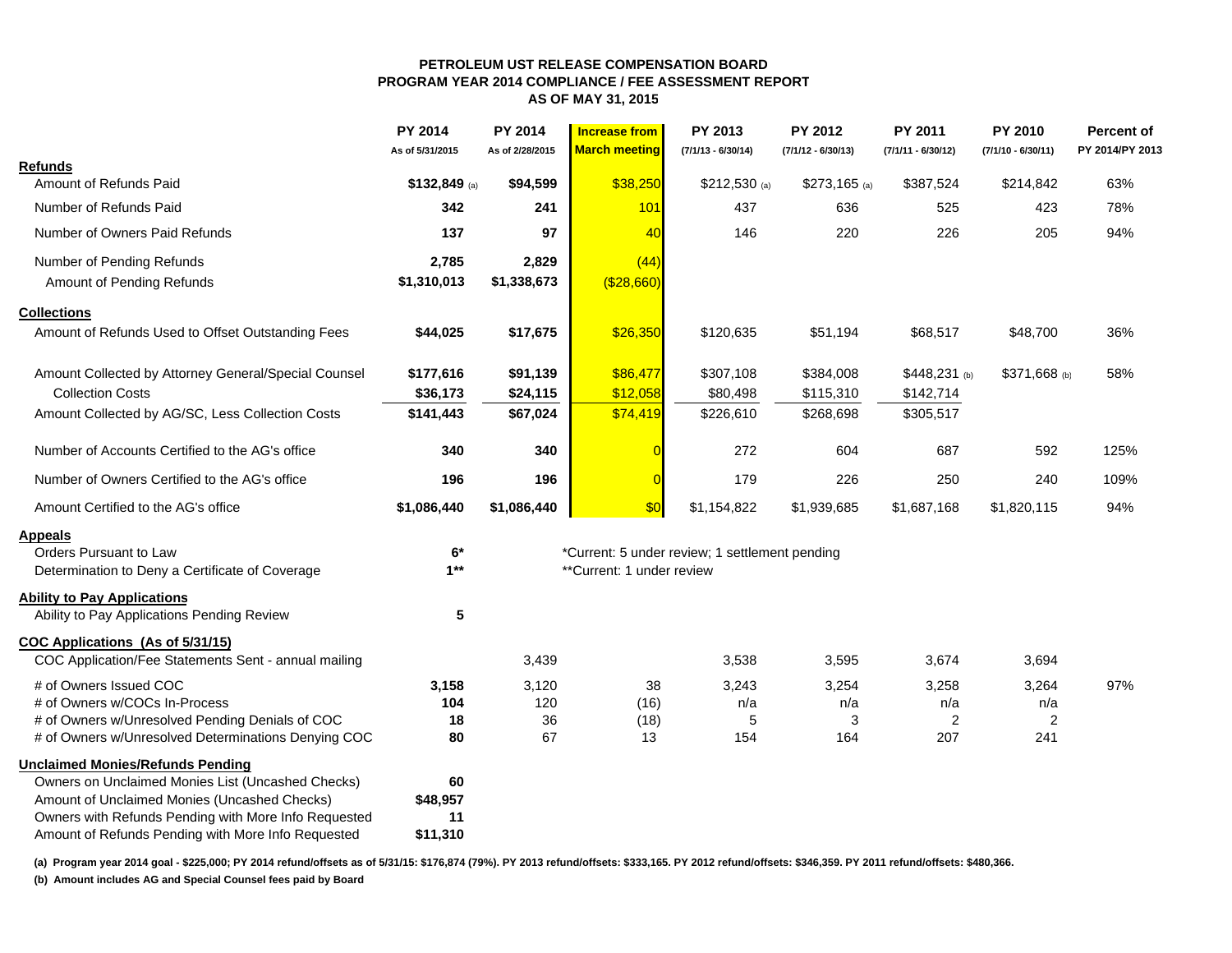# CLAIMS STATISTICS REPORT June 1, 2015

| <b>Total Number of all Sites</b>                                                                   | 3,008 |                 |
|----------------------------------------------------------------------------------------------------|-------|-----------------|
| Face Value of all Claims                                                                           |       | \$446,988,839   |
| <b>Total Deductible Used for Settled Claims</b>                                                    |       | (\$97,063,428)  |
| Deductible Remaining for Open Claims                                                               |       | (\$7,994,418)   |
| <b>Net Value</b>                                                                                   |       | \$341,930,993   |
| <b>Total Disallowed Costs</b>                                                                      |       | (\$80,891,738)  |
| <b>Total Payments &amp; Installments</b>                                                           |       | (\$231,543,424) |
| <b>Maximum Liability of Unpaid Claims</b>                                                          |       | \$29,495,831    |
| Total Average Gross Value per Closed Site                                                          |       | \$130,266       |
| Total Average Net Value per Closed Site                                                            |       | \$96,775        |
| Total Average Payout per Closed Site (2,292 sites)                                                 |       | \$70,091        |
|                                                                                                    |       |                 |
| Costs for Sites Cleaned Up Exclusively Under BUSTR's 1999, 2005 and/or 2012 Corrective Action Rule |       |                 |
| Above the Deductible (201 sites):                                                                  |       |                 |
| Average clean-up costs per site:                                                                   |       | \$117,448       |
| Average claim payout per site:                                                                     |       | \$45,774        |
|                                                                                                    |       |                 |
| Above and Below the Deductible (399 sites):                                                        |       |                 |
| Average clean-up costs per site:                                                                   |       | \$72,918        |
| Average claim payout per site:                                                                     |       | \$23,059        |
|                                                                                                    |       |                 |
| Breakdown of all claim packages                                                                    |       |                 |
| <b>Work in Progress: Open Claims</b>                                                               |       |                 |
| Number of Claims with More Information Requested                                                   | 11    |                 |
| Number of Claims with More Information Received                                                    | 15    |                 |
| Number of Pending Reviewable Claims                                                                | 1,604 |                 |
|                                                                                                    |       |                 |
| <b>Total Open Claims</b>                                                                           |       | 1,630           |
| <b>Settled/Closed Claims</b><br><b>Number of Settled Claims</b>                                    | 5,087 |                 |
| <b>Number of Closed Claims</b>                                                                     | 9,099 |                 |
|                                                                                                    |       |                 |
| Below Deductible/NFA closed without review/Revoked                                                 | 713   |                 |
| Number of Claims on Waiting List                                                                   | 129   |                 |
| <b>Total Settled Claims</b>                                                                        |       | 15,028          |
| <b>Held Claims</b>                                                                                 |       |                 |
| Number of Claims with Appeals Outstanding                                                          | 18    |                 |
| Number of Claims Below the Deductible                                                              | 239   |                 |
|                                                                                                    |       |                 |
| <b>Total Held Claims</b>                                                                           |       | 257             |
| <b>Total Number of Claims</b>                                                                      |       | 16,915          |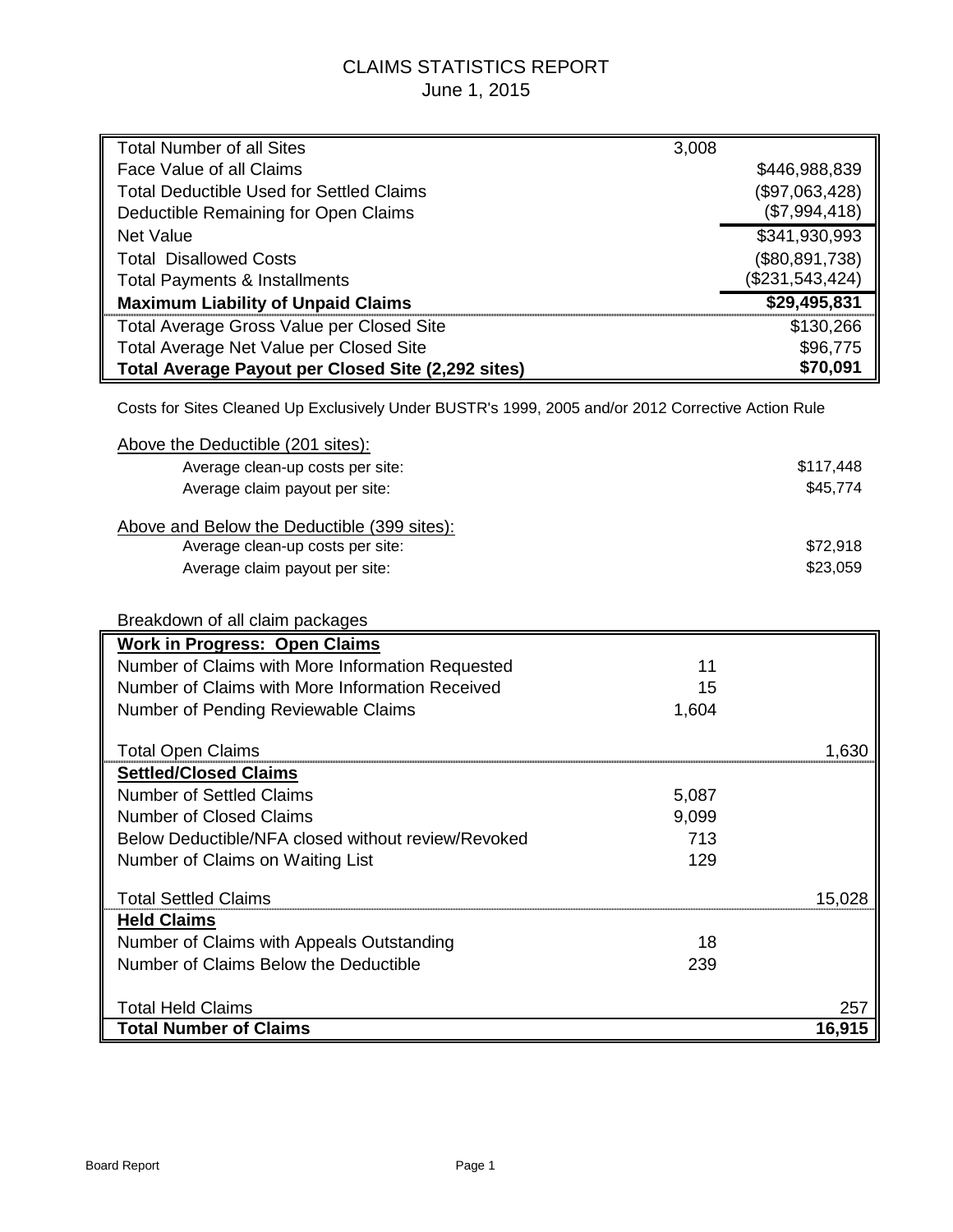#### **CLAIM SETTLEMENT SUMMARY**

| YEAR                     | <b>CLAIMS REC'D</b>              | <b>SETTLED</b> | RVK/BD-NFA+ | <b>NET VALUE</b>  | DISALLOWED  | SETTLEMENT                                     |                    | <b>PAYOUT</b>          |
|--------------------------|----------------------------------|----------------|-------------|-------------------|-------------|------------------------------------------------|--------------------|------------------------|
| 2004                     | 743 (\$14.527M)                  | 685            | 47          | \$14,072,003      | \$3,892,134 | \$10,163,186                                   |                    | 72.2% B,C              |
| <b>AVG/MONTH</b>         | 62 (\$1.210M)                    | 61             |             |                   |             | <b>AVERAGE PAYOUT PER CLAIM</b>                | $\mathbb{S}$       | 14,837                 |
| 2005                     | 823 (\$13.235M)                  | 782            | 26          | \$14,605,477      | \$4,377,921 | \$10,184,085                                   |                    | 69.7% <sup>D</sup>     |
| <b>AVG/MONTH</b>         | 69 (\$1.103M)                    | 67             |             |                   |             | <b>AVERAGE PAYOUT PER CLAIM</b>                | $\mathbf{s}$       | 13,023                 |
| 2006                     | 971 (\$12.874M)                  | 790            | 48          | \$14,231,096      | \$4,708,846 | \$9,446,002                                    |                    | 66.4% E                |
| <b>AVG/MONTH</b>         | 81 (\$1.073M)                    | 70             |             |                   |             | <b>AVERAGE PAYOUT PER CLAIM</b>                | $\mathbf{s}$       | 11,957                 |
| 2007<br><b>AVG/MONTH</b> | 916 (\$13.177M)<br>76 (\$1.098M) | 738<br>67      | 65          | \$11,727,341      | \$4,467,443 | \$7,259,898<br><b>AVERAGE PAYOUT PER CLAIM</b> | $\mathbf{\hat{s}}$ | 61.9%<br>9,837         |
|                          |                                  |                |             |                   |             |                                                |                    |                        |
| 2008                     | 867 (\$12.409M)                  | 752            | 52          | \$11,602,241      | \$3,625,785 | \$8,197,598                                    |                    | $70.7\%$ <sup>F</sup>  |
|                          | <b>AVG/MONTH 72 (\$1.034M)</b>   | 67             |             |                   |             | <b>AVERAGE PAYOUT PER CLAIM</b>                | \$                 | 10,901                 |
|                          | <b>CLAIMS REC'D</b>              | <b>SETTLED</b> | RVK/BD-NFA+ | <b>FACE VALUE</b> |             | DISALLOWED DEDUCTIBLE USED                     |                    | <b>SETTLEMENT</b>      |
| 2009                     | 799 (\$11.078 M)                 | 723            | 38          | \$14,606,030      | \$3,847,769 | \$3,082,306                                    | $\mathsf{\$}$      | 7,675,956 <sup>G</sup> |
|                          | <b>AVG/MONTH</b> 67 (\$0.923 M)  | 63             |             |                   |             | <b>AVERAGE PAYOUT PER CLAIM</b>                | $\mathbf{s}$       | 10,617                 |
| <b>PERCENTAGES</b>       |                                  |                |             |                   | 26.3%       |                                                |                    | 66.6%                  |
| 2010                     | 808 (\$11.406 M)                 | 705            | 52          | \$12,639,804      | \$3,001,516 | \$2,583,509                                    | \$                 | 7,054,779              |
|                          | <b>AVG/MONTH</b> 67 (\$0.951 M)  | 63             |             |                   |             | <b>AVERAGE PAYOUT PER CLAIM</b>                | $\mathbf{s}$       | 10,007                 |
| <b>PERCENTAGES</b>       |                                  |                |             |                   | 23.7%       |                                                |                    | 70.2%                  |
| 2011                     | 794 (\$10.536 M)                 | 725            | 94          | \$13,320,431      | \$2,753,772 | \$3,537,439                                    | \$.                | 7,029,220              |
|                          | AVG/MONTH 66 (\$0.878 M)         | 68             |             |                   |             | <b>AVERAGE PAYOUT PER CLAIM</b>                | $\mathbf{s}$       | 9,695                  |
| <b>PERCENTAGES</b>       |                                  |                |             |                   | 20.7%       |                                                |                    | 71.9%                  |
| 2012                     | 731 (\$10.055 M)                 | 697            | 53          | \$11,779,357      | \$2,405,669 | \$2,374,716                                    | \$.                | 6,740,405              |
| <b>AVG/MONTH</b>         | 61 (\$0.84M)                     | 63             |             |                   |             | <b>AVERAGE PAYOUT PER CLAIM</b>                | $\mathbf{s}$       | 9,671                  |
| <b>PERCENTAGES</b>       |                                  |                |             |                   | 20.4%       |                                                |                    | 71.7%                  |
| 2013                     | 928 (\$12.120 M)                 | 891            | 55          | \$12,513,139      | \$2,334,057 | \$2,874,260                                    | \$                 | 7,304,822              |
| <b>AVG/MONTH</b>         | 77 (\$1.010 M)                   | 79             |             |                   |             | <b>AVERAGE PAYOUT PER CLAIM</b>                | $\mathbf{s}$       | 8,198                  |
| <b>PERCENTAGES</b>       |                                  |                |             |                   | 18.7%       |                                                |                    | 75.8%                  |
| <b>PROGRAM YEAR 2014</b> |                                  |                |             |                   |             |                                                |                    |                        |

| <b>MONTH</b>       | <b>CLAIMS REC'D</b>             | <b>SETTLED</b> | RVK/BD-NFA+      | <b>FACE VALUE</b> |             | DISALLOWED DEDUCTIBLE USED | <b>SETTLEMENT</b> |
|--------------------|---------------------------------|----------------|------------------|-------------------|-------------|----------------------------|-------------------|
| $Jul-14$           | 62 (\$0.656 M)                  | 70             | $\boldsymbol{0}$ | \$783,753         | \$118,992   | \$101,489                  | \$563,272         |
| Aug-14             | 71 (\$0.983 M)                  | 67             | $\overline{0}$   | \$627,050         | \$66,525    | \$74,550                   | \$485,975         |
| $Sep-14$           | 77 (\$0.874 M)                  | 77             | 12               | \$1,323,509       | \$162,208   | \$437,350                  | \$723,950         |
| $Oct-14$           | 56 (\$0.779 M)                  | 75             | $\boldsymbol{0}$ | \$1,146,463       | \$323,804   | \$166,094                  | \$656,565         |
| $Nov-14$           | 71 (\$1.466 M)                  | 44             | $\boldsymbol{0}$ | \$909,850         | \$195,365   | \$118,081                  | \$596,404         |
| $Dec-14$           | 52 (\$0.680 M)                  | 70             | $\overline{0}$   | \$1,640,380       | \$486,890   | \$305,333                  | \$848,157         |
| $Jan-15$           | 49 (\$0.983 M)                  | 86             | 21               | \$1,352,939       | \$109,062   | \$550,327                  | \$693,551         |
| $Feb-15$           | 71 (\$0.954 M)                  | 67             | $\boldsymbol{0}$ | \$1,359,860       | \$355,641   | \$290,940                  | \$713,279         |
| $Mar-15$           | 49 (\$0.766 M)                  | 89             | $\boldsymbol{0}$ | \$901,052         | \$69,769    | \$169,315                  | \$661,968         |
| Apr- $15$          | 61 (\$0.873 M)                  | 93             | $\overline{0}$   | \$941,595         | \$226,616   | \$116,229                  | \$598,750         |
| $May-15$           | 85 (\$0.799 M)                  | 52             | 25               | \$1,160,880       | \$97,306    | \$440,510                  | \$623,064         |
| $Jun-15$           |                                 |                |                  |                   |             |                            |                   |
| <b>TOTAL</b>       | 704 (\$9.814 M)                 | 790            | 58               | \$12,147,330      | \$2,212,178 | \$2,770,218                | \$7,164,935       |
| <b>AVG/MONTH</b>   | 64 (\$0.892 M)                  | 77             |                  |                   |             |                            |                   |
| <b>PERCENTAGES</b> |                                 |                |                  |                   | 18.2%       |                            | 76.4%             |
|                    | <b>AVERAGE PAYOUT PER CLAIM</b> |                |                  |                   |             |                            | \$9,070           |

BIncludes a settlement agreement in PY 2004 with a major oil company for 98 claims for \$1,100,000 (a payout percentage of 59.2%)

CIncludes a settlement agreement in PY 2004 with a major oil company for 33 claims for \$417,500 (a payout percentage of 76.6%)

<sup>D</sup>Includes a settlement agreement in PY 2005 with a major oil company for 89 claims for \$912,000 (a payout percentage of 62.5%)

E Includes a settlement agreement in PY 2006 with a major oil company for 124 claims for \$1,832,000 (a payout percentage of 63.5%)

Fincludes a settlement agreement in PY 2008 with a major oil company for 136 claims for \$1,820,000 (a payout percentage of 60.8%)

GIncludes a settlement agreement in PY 2009 with a major oil company for 96 claims for \$1,215,000 (a payout percentage of 46.9%)

**†**Eligibility revoked and/or Below Deductible claims with an NFA are not included in the claims payout statistics.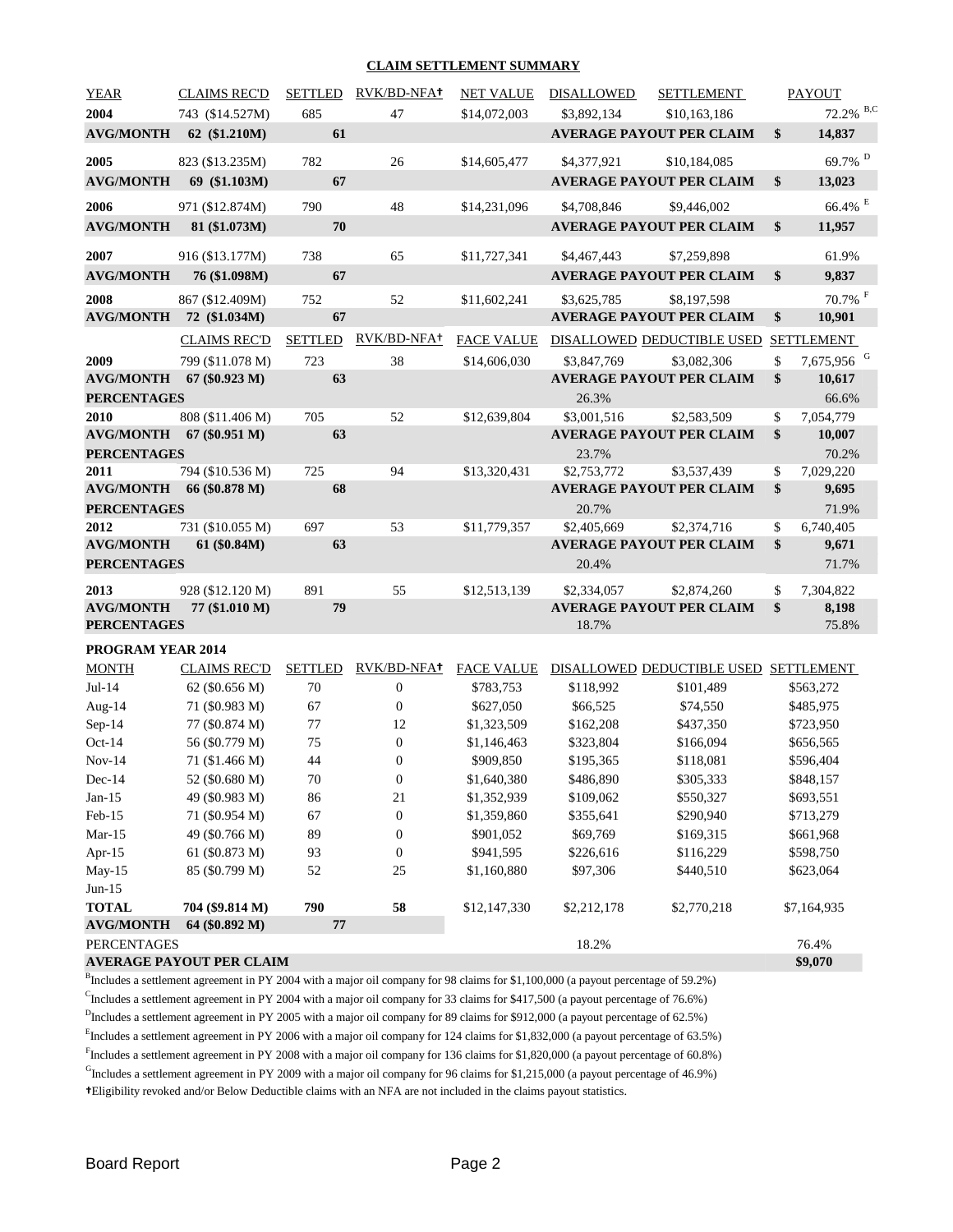## **ELIGIBILITY STATISTICS REPORT**

June 1, 2015

#### **Breakdown of Applications**

| More Info Requested            | $\mathcal{P}$ |
|--------------------------------|---------------|
| In Review                      | 14            |
| <b>Total Open Applications</b> | 16            |

*Eligibility Determinations Under Appeal 5*

|                | <b>REC'D</b>            | <b>APP'D</b> | <b>DENIED</b>   |
|----------------|-------------------------|--------------|-----------------|
| <b>PY 2004</b> | 72                      | 81           | 47              |
| Average/mo.    | 6                       |              | 11              |
| <b>PY 2005</b> | 97                      | 72           | 33              |
| Average/mo.    | 8                       |              | 9               |
| <b>PY 2006</b> | 109                     | 73           | 32              |
| Average/mo.    | 9                       |              | 9               |
| <b>PY 2007</b> | 108                     | 74           | 28              |
| Average/mo.    | $\boldsymbol{9}$        |              | 9               |
| <b>PY 2008</b> | 99                      | 68           | 26              |
| Average/mo.    | 8                       |              | 8               |
| <b>PY 2009</b> | 95                      | 84           | 19              |
| Average/mo.    | 8                       |              | 9               |
| <b>PY 2010</b> | 48                      | 51           | 16              |
| Average/mo.    | $\overline{\mathbf{4}}$ |              | 6               |
| <b>PY 2011</b> | 67                      | 47           | $\overline{15}$ |
| Average/mo.    | 6                       |              | 5               |
| <b>PY 2012</b> | 87                      | 54           | 17              |
| Average/mo.    | 7                       |              | 6               |
| <b>PY 2013</b> | 53                      | 65           | 7               |
| Average/mo.    | 4                       |              | 6               |

# **Denial Reasons PY 2004-2013** % **Average/mo. 8** No Release 79 32.9% **Properties** 20.4% **Average 13.3%** No Valid COC 32 13.3% Abandoned/OOC 24 10.0% **Average Mo. CA Required 9 3.8%** Pre-Fund Release 7 2.9% **A** Incomplete App 5.8% **Physical Properties** 3 1.3% **Average Rayment** 1 0.4% **Propose** 2 6.8%

## **Program Year 2014**

|              | <b>REC'D</b> | <b>APP'D</b> | <b>DENIED</b>         | Denial Reasons PY 2014  |    |
|--------------|--------------|--------------|-----------------------|-------------------------|----|
| $Jul-14$     | 12           | 11           | 0                     | No Release              |    |
| Aug- $14$    | 5            | 2            |                       | Late Filing             | 3  |
| $Sep-14$     | 6            | 8            |                       | No Valid COC            |    |
| $Oct-14$     | 5            | 5            |                       | Abandoned / OOC         |    |
| $Nov-14$     | 9            | 0            |                       | No CA Required          | 6  |
| $Dec-14$     | 3            | 5            |                       | <b>Pre-Fund Release</b> |    |
| $Jan-15$     | 5            | 6            |                       | Incomplete App          | 2  |
| $Feb-15$     | 6            |              |                       | <b>Untimely Fees</b>    |    |
| $Mar-15$     | 9            | 4            | $\mathcal{D}_{\cdot}$ | No Fee Payment          |    |
| Apr- $15$    | 10           | 9            |                       | No Response             |    |
| $May-15$     | 8            | 11           | 6                     | Other                   |    |
| $Jun-15$     |              |              |                       | Total                   | 14 |
| <b>TOTAL</b> | 78           | 62           | 14                    |                         |    |
| Average/mo.  | 7            |              | 7                     |                         |    |
|              |              |              |                       |                         |    |

| Denial Reasons PY 2014 |   |
|------------------------|---|
| No Release             | 1 |
| Late Filing            | 3 |
| No Valid COC           | 1 |
| Abandoned / OOC        | 1 |
| No CA Required         | 6 |
| Pre-Fund Release       |   |
| Incomplete App         | 2 |
| Untimely Fees          |   |
| No Fee Payment         |   |
| No Response            |   |
| <b>Other</b>           |   |
| otal                   |   |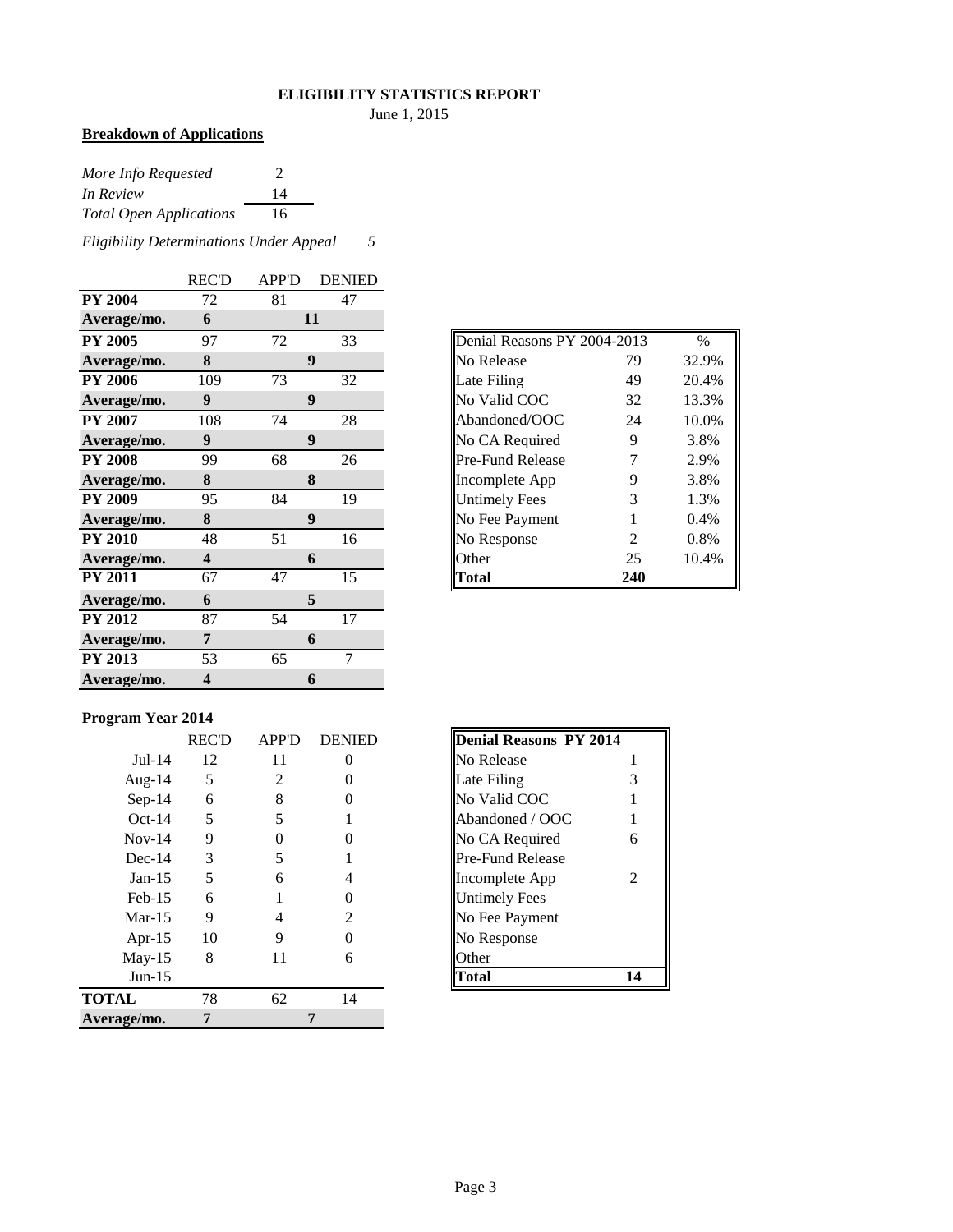# **COST PRE-APPROVAL STATISTICS REPORT**

June 1, 2015

**Mandatory Cost Pre-Approvals Voluntary Pre-Approvals** 

| Number Annual RAPs in Review                 |  |
|----------------------------------------------|--|
| Number Annual FPR in Review                  |  |
| All Other Mandatory Open Cost Pre-Approvals: |  |
| Total Open Mandatory Cost Pre-Approvals      |  |

Number in Review **2** 

|                |              | <b>New RAPs</b> |               | <b>Annual RAP Cost</b><br><b>Pre-Approvals</b> | <b>Annual FPR</b><br><b>Cost Pre-</b> | Approvals     | <b>Mandatory IRA</b> |              |       | Tier 3       | Monitoring/  | <b>Calibration</b><br>Plan |             | Voluntarv           |              | <b>TOTALS</b> |
|----------------|--------------|-----------------|---------------|------------------------------------------------|---------------------------------------|---------------|----------------------|--------------|-------|--------------|--------------|----------------------------|-------------|---------------------|--------------|---------------|
|                | <b>REC'D</b> | <b>DET'D</b>    | <b>REC'D</b>  | <b>DET'D</b>                                   | <b>REC'D</b>                          | <b>DET'DI</b> | <b>REC'D</b>         | <b>DET'D</b> | REC'D | <b>DET'D</b> | <b>REC'D</b> |                            | DET'D REC'D | <b>DET'DI</b>       | <b>REC'D</b> | <b>DET'D</b>  |
| PY 2009        | 27           | 21              | $\mathcal{L}$ | 28                                             | 65                                    | 64            |                      | O            | 25    | 19           | 35           | 38                         | 36          | 38                  | 222          | 214           |
| PY 2010        | 22           | 22              | 21            | 24                                             | 52                                    | 66            | 8                    |              | 23    | 28           | 34           | 38                         | 31          | 30                  | 191          | 217           |
| PY 2011        | 36           | 30              | 18            |                                                | 56                                    | 55            |                      |              | 22    |              | 45           | 43                         | 41          | 46                  | 223          | 210           |
| PY 2012        | 26           | 39              | 18            | 18                                             | 57                                    | 68            |                      | 10           |       | 23           | 30           | 41                         | 35          | 35                  | 186          | 234           |
| <b>PY 2013</b> | 30           | 29              | 36            | 38                                             | 51                                    | 54            |                      | 4            | 14    | 16           | 20           | ົາ 1<br>∠⊥                 | .8          | $\mathcal{D}$<br>44 | 174          | 184           |

|                |              |                 |              | <b>Annual RAP Cost</b>     | <b>Annual FPR</b><br><b>Cost Pre-</b> |                |              |                      |              |                  | Monitoring /   | <b>Calibration</b> |                |                  |              |               |
|----------------|--------------|-----------------|--------------|----------------------------|---------------------------------------|----------------|--------------|----------------------|--------------|------------------|----------------|--------------------|----------------|------------------|--------------|---------------|
| <b>PY 2014</b> |              | <b>New RAPs</b> |              | Pre-Approvals <sup>1</sup> | <b>Approvals</b>                      |                |              | <b>Mandatory IRA</b> |              | Tier 3           |                | <b>Plan</b>        |                | <b>Voluntary</b> |              | <b>TOTALS</b> |
|                | <b>REC'D</b> | <b>DET'D</b>    | <b>REC'D</b> | <b>DET'D</b>               | REC'D                                 | <b>DET'D</b>   | <b>REC'D</b> | <b>DET'D</b>         | <b>REC'D</b> | <b>DET'D</b>     | <b>REC'D</b>   | <b>DET'D</b>       | <b>REC'D</b>   | <b>DET'D</b>     | <b>REC'D</b> | <b>DET'D</b>  |
| $Jul-14$       | 2            | 4               | 2            | 4                          | 3                                     | 5              |              | $\overline{0}$       |              | 2                | 4              | 2                  | $\overline{0}$ | $\theta$         | 13           | 17            |
| Aug- $14$      | 4            | 5               | 2            | 5                          | 2                                     | 5              | $\Omega$     |                      | $\mathbf{0}$ | $\boldsymbol{0}$ |                | 4                  |                |                  | 10           | 21            |
| Sep-14         | 5            | 2               | 3            | $\theta$                   | $\Omega$                              | $\overline{0}$ | $\theta$     | $\overline{0}$       |              | $\theta$         | 3              |                    |                | $\theta$         | 13           | 3             |
| Oct-14         | 3            | 2               |              | 4                          | 4                                     | $\overline{2}$ |              |                      | $\mathbf{0}$ | $\Omega$         | $\overline{2}$ | 3                  | 4              |                  | 15           | 13            |
| $Nov-14$       | $\Omega$     | 3               | 2            |                            |                                       | 4              | $\Omega$     | $\theta$             | 2            |                  | $\theta$       | $\theta$           | $\theta$       | 3                | 5            | 12            |
| Dec-14         | 2            | 4               | 2            | 2                          | 2                                     | 5              | $\Omega$     |                      | 2            | 2                |                |                    | 3              | $\overline{2}$   | 12           | 17            |
| $Jan-15$       | 2            | 2               | 5            | 3                          | 4                                     | $\Omega$       |              | $\Omega$             | $\Omega$     |                  | 4              | $\overline{2}$     |                |                  | 17           | 9             |
| Feb-15         | 3            | 2               |              | 2                          | 2                                     | $\overline{c}$ | $\Omega$     |                      |              | $\Omega$         | $\theta$       | $\theta$           | $\overline{2}$ |                  | 9            | 8             |
| $Mar-15$       | 3            | 3               | 5            | 4                          | 2                                     | 4              | $\Omega$     | $\overline{0}$       | 3            | $\Omega$         | 2              | 3                  | 3              | 3                | 18           | 17            |
| Apr-15         | 4            |                 | 2            | 4                          |                                       | 2              | $\mathbf{0}$ | $\mathbf{0}$         |              | $\overline{2}$   | $\overline{2}$ | $\overline{2}$     | 4              | 5                | 14           | 16            |
| $May-15$       |              | 5               | 3            |                            | 2                                     |                |              | $\Omega$             | $\Omega$     |                  | 2              |                    |                |                  | 10           | 10            |
| $Jun-15$       |              |                 |              |                            |                                       |                |              |                      |              |                  |                |                    |                |                  |              |               |
| <b>TOTALS</b>  | 29           | 33              | 28           | 30                         | 23                                    | 30             | 4            | 4                    | 11           | 9                | 21             | 19                 | 20             | 18               | 136          | 143           |
| Avg./Mo        |              |                 |              |                            |                                       |                |              |                      |              |                  |                |                    |                |                  | 12           | 13            |

<sup>1</sup>Includes requests for additional RAP costs above the \$6,000/20% threshold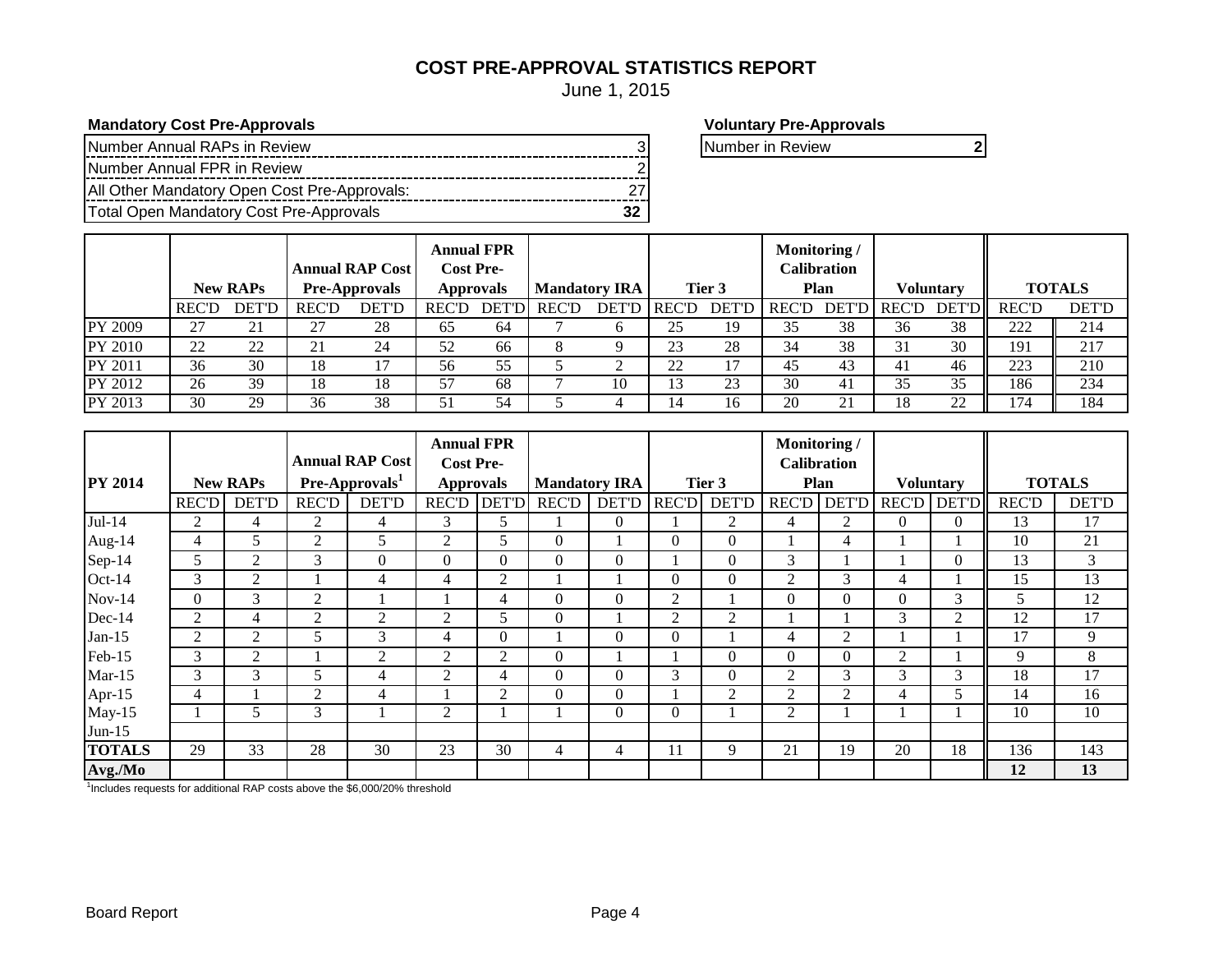# *Petroleum UST Release Compensation Board*

**Facility Certificate Listing**

**Program Year 2013**

**COC Eff Date: Yes COC Print Date: Yes** 

#### **Printed from 3/11/2015 to 6/3/2015**

| <b>Owner/Fac</b>            |    | UST Cnt Own / Fac Name | <b>Own / Fac Address</b>           |            | <b>Print Date</b> | <b>Override Reason</b>          | <b>Denial Status</b> |
|-----------------------------|----|------------------------|------------------------------------|------------|-------------------|---------------------------------|----------------------|
| 23368-0001                  | 5. | Richies Citgo, Inc     | 10846 Lower Valley Pike, Medway OH | 07/01/2013 | 04/06/2015        | Not Required: Post 11-30-09 Pay | N/A                  |
| <b>Total Owners</b>         |    |                        |                                    |            |                   |                                 |                      |
| <b>Total Facilities</b>     |    |                        |                                    |            |                   |                                 |                      |
| <b>Total USTs</b>           |    | 5                      |                                    |            |                   |                                 |                      |
| <b>Total Determinations</b> | 0  |                        |                                    |            |                   |                                 |                      |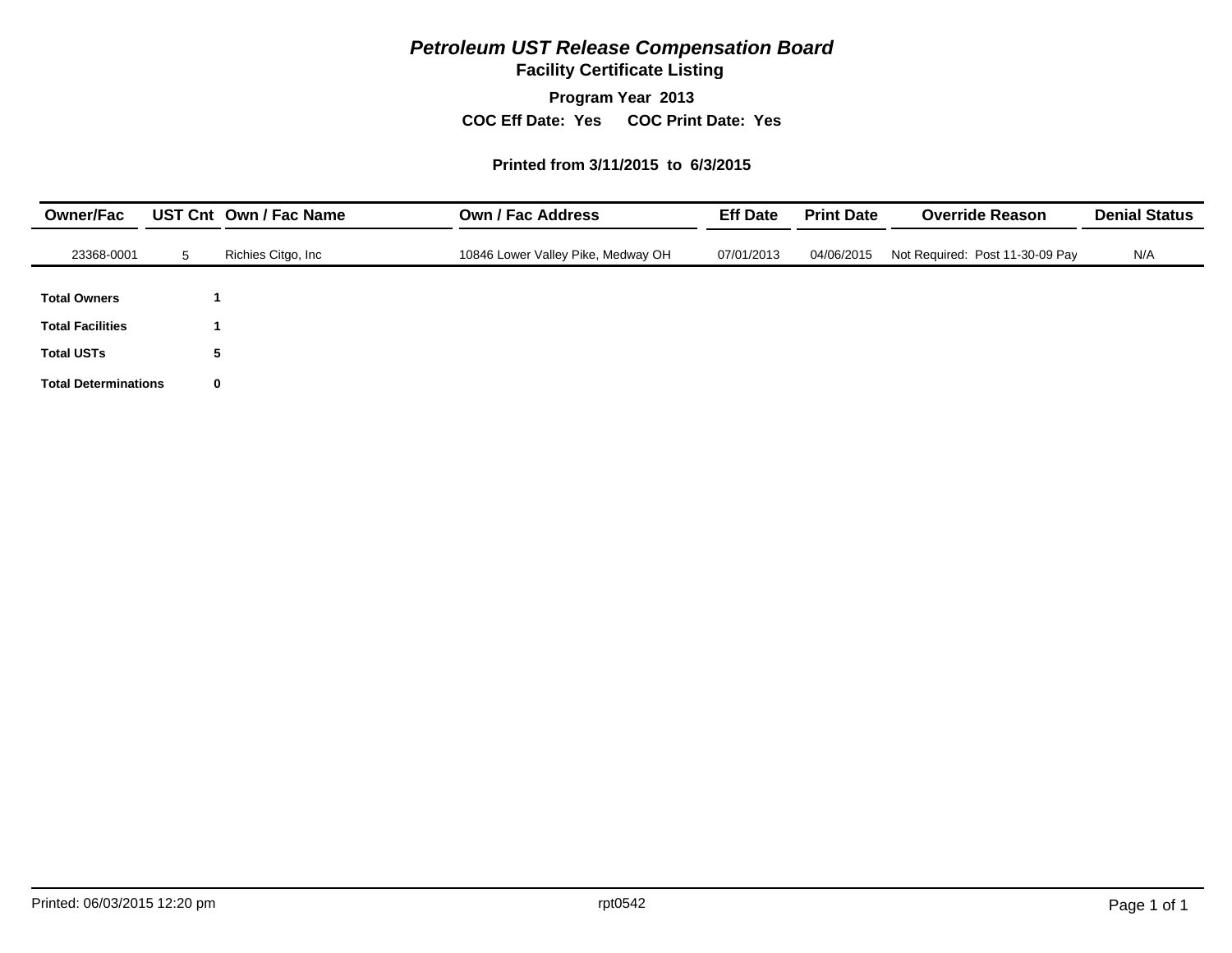# *Petroleum UST Release Compensation Board*

**Facility Certificate Listing**

**Program Year 2014**

**COC Eff Date: Yes COC Print Date: Yes** 

#### **Printed from 3/11/2015 to 6/5/2015**

| <b>Owner/Fac</b> |                | UST Cnt Own / Fac Name             | <b>Own / Fac Address</b>                  | <b>Eff Date</b> | <b>Print Date</b> | <b>Override Reason</b>          | <b>Denial Status</b> |
|------------------|----------------|------------------------------------|-------------------------------------------|-----------------|-------------------|---------------------------------|----------------------|
|                  |                |                                    |                                           |                 |                   |                                 |                      |
| 862-0089         | 4              | 91 Oak Harbor BP                   | 101 E Water St, Oak Harbor OH             | 05/11/2015      | 05/18/2015        | Not Required: Post 11-30-09 Pay | N/A                  |
| 2039-0004        | $\overline{2}$ | Fostoria Metro Airport             | 4495 N Seneca CR 25, Fostoria OH          | 03/17/2015      | 03/20/2015        | PD Response Accepted            | Accepted             |
| 2039-0007        | $\mathbf{1}$   | Fostoria Airport                   | 4497 County Road 25, Fostoria OH          | 03/17/2015      | 03/20/2015        | PD Response Accepted            | Accepted             |
| 5376-0003        | $\mathbf{1}$   | 340 McCoy                          | 340 S. Cleveland Avenue, Westerville OH   | 03/31/2015      | 04/06/2015        | PD Response Accepted            | Accepted             |
| 5376-0007        | $\mathbf{1}$   | 370 McCoy                          | 370 S. Cleveland Avenue, Westerville OH   | 03/31/2015      | 04/06/2015        | PD Response Accepted            | Accepted             |
| 5376-0008        | $\mathbf{1}$   | <b>Chase Corporate Center</b>      | 1111 Polaris Parkway, Columbus OH         | 03/31/2015      | 04/06/2015        | PD Response Accepted            | Accepted             |
| 7179-0003        | $\mathbf{1}$   | <b>Polk Run Treatment Plant</b>    | 9744 E Kemper Rd, Symmes Township O       | 10/17/2014      | 05/01/2015        | <b>FR Demonstrated</b>          | Accepted             |
| 7929-0007        | $\mathbf{1}$   | Ohio Machinery Co.                 | 4476 Applegrove Street NW, Canton OH      | 03/17/2015      | 03/20/2015        | Not Required: Post 11-30-09 Pay | N/A                  |
| 11419-0001       | $\mathbf{1}$   | Waverly City Schls Bus Grg         | 500 East 2nd Street, Waverly OH           | 03/16/2015      | 03/20/2015        | Not Required: Post 11-30-09 Pay | N/A                  |
| 12630-0001       | $\mathbf{1}$   | Dunn Chevrolet Olds Inc.           | 3000 Dustin Road, Oregon OH               | 03/17/2015      | 03/20/2015        | Not Required: Post 11-30-09 Pay | N/A                  |
| 13815-0058       | 2              | Rainsboro 1st Stop                 | 12898 US Route 50, Rainsboro OH           | 04/02/2015      | 04/17/2015        | Not Required: Post 11-30-09 Pay | N/A                  |
| 17124-0001       | 3              | Yorktown Automotive Inc.           | 6177 Pearl Road, Parma Heights OH         | 02/19/2015      | 04/06/2015        | PD Response Accepted            | Accepted             |
| 17396-0001       | $\overline{1}$ | Expresslane Oil Change             | 121 Lake Avenue, Elyria OH                | 09/12/2014      | 04/06/2015        | PD Response Accepted            | Accepted             |
| 18076-0053       | $\overline{4}$ | Gilligan Oil                       | 1326 N. Fairfield Road, Beavercreek OH    | 04/27/2015      | 05/29/2015        | Not Required: Post 11-30-09 Pay | N/A                  |
| 18451-0014       | $\overline{4}$ | Speedway #1025                     | 1147 N. Limestone Street, Springfield OH  | 03/26/2015      | 04/06/2015        | Not Required: Post 11-30-09 Pay | N/A                  |
| 18451-0179       | 6              | Speedway #3328                     | 2609 Harvard Avenue, Newburgh Heights C   | 03/26/2015      | 04/06/2015        | Not Required: Post 11-30-09 Pay | N/A                  |
| 18451-0588       | $\overline{4}$ | 5259                               | 7999 Springboro Pike, Miamisburg OH       | 03/26/2015      | 04/06/2015        | Not Required: Post 11-30-09 Pay | N/A                  |
| 18451-5636       | $\mathbf{1}$   | Speedway #3405                     | 8350 Cincinnati Dayton Road, West Chest   | 03/26/2015      | 04/06/2015        | Not Required: Post 11-30-09 Pay | N/A                  |
| 18451-5671       | $\overline{2}$ | Speedway #3424                     | 1475 W. Market Street, Troy OH            | 05/22/2015      | 05/29/2015        | Not Required: Post 11-30-09 Pay | N/A                  |
| 18887-0104       | 3              | GetGo #3299                        | 265 E. Highland Road, Macedonia OH        | 04/27/2015      | 05/01/2015        | Not Required: Post 11-30-09 Pay | N/A                  |
| 19098-0001       | 2              | <b>Bailey Mini Mart</b>            | 2810 Bailey Road, Cuyahoga Falls OH       | 07/01/2014      | 04/06/2015        | Not Required: Post 11-30-09 Pay | N/A                  |
| 19213-0011       | $\,6$          | Love's Travel Stop #594            | 208 State Route 850, Bidwell OH           | 04/13/2015      | 04/17/2015        | Not Required: Post 11-30-09 Pay | N/A                  |
| 19664-0001       | 3              | Lorain Plant                       | 1807 East 28th St, Lorain OH              | 04/01/2015      | 04/17/2015        | FR Demonstrated                 | Accepted             |
| 19664-0002       | 2              | Republic Engineered Products Inc.  | 2633 8th Street NE, Canton OH             | 04/01/2015      | 04/17/2015        | <b>FR Demonstrated</b>          | Accepted             |
| 19666-0005       | $\overline{2}$ | Scher-Cash, Inc.                   | 150 William Street, Yorkville OH          | 04/16/2015      | 05/01/2015        | PD Response Accepted            | Accepted             |
| 21419-0001       | 5              | R A & M Corporation                | 3851 E. Livingston Avenue, Columbus OH    | 05/04/2015      | 05/18/2015        | Not Required: Post 11-30-09 Pay | N/A                  |
| 21479-0001       | $\overline{4}$ | JB's Quick Mart, LLC               | 3686 State Route 7, Chesapeake OH         | 05/04/2015      | 05/18/2015        | PD Response Accepted            | Accepted             |
| 21553-0001       | $\mathbf{1}$   | Childrens Medical Center of Dayton | 1 Childrens Plaza, Dayton OH              | 03/13/2015      | 03/20/2015        | Not Required: Post 11-30-09 Pay | N/A                  |
| 22173-0003       | 5              | 514 North Market Realty, Inc.      | 29011 State Route 62, Salem OH            | 04/03/2015      | 04/17/2015        | Not Required: Post 11-30-09 Pay | N/A                  |
| 22475-0001       | $\overline{4}$ | <b>Trenton Shell</b>               | 550 W. Oxford State Road, Middletown OH   | 03/26/2015      | 04/06/2015        | PD Response Accepted            | Accepted             |
| 22657-0001       | $\mathbf{1}$   | Saia Motor Freight Line LLC        | 3010 E Crescentville Road, West Chester C | 03/11/2015      | 03/20/2015        | PD Response Accepted            | Accepted             |
| 23046-0001       | 3              | Fuel Stop                          | 432 Oberlin Road, Elyria OH               | 07/01/2014      | 04/06/2015        | PD Response Accepted            | Accepted             |
| 23109-0001       | $\overline{4}$ | Mushka LLC                         | 8397 Vine Street, Cincinnati OH           | 04/09/2015      | 05/01/2015        | PD Response Accepted            | Accepted             |
| 23130-0001       | 3              | <b>Eastgate Shell</b>              | 1570 Harding Highway I-75, Lima OH        | 04/20/2015      | 05/01/2015        | PD Response Accepted            | Accepted             |
|                  |                |                                    |                                           |                 |                   |                                 |                      |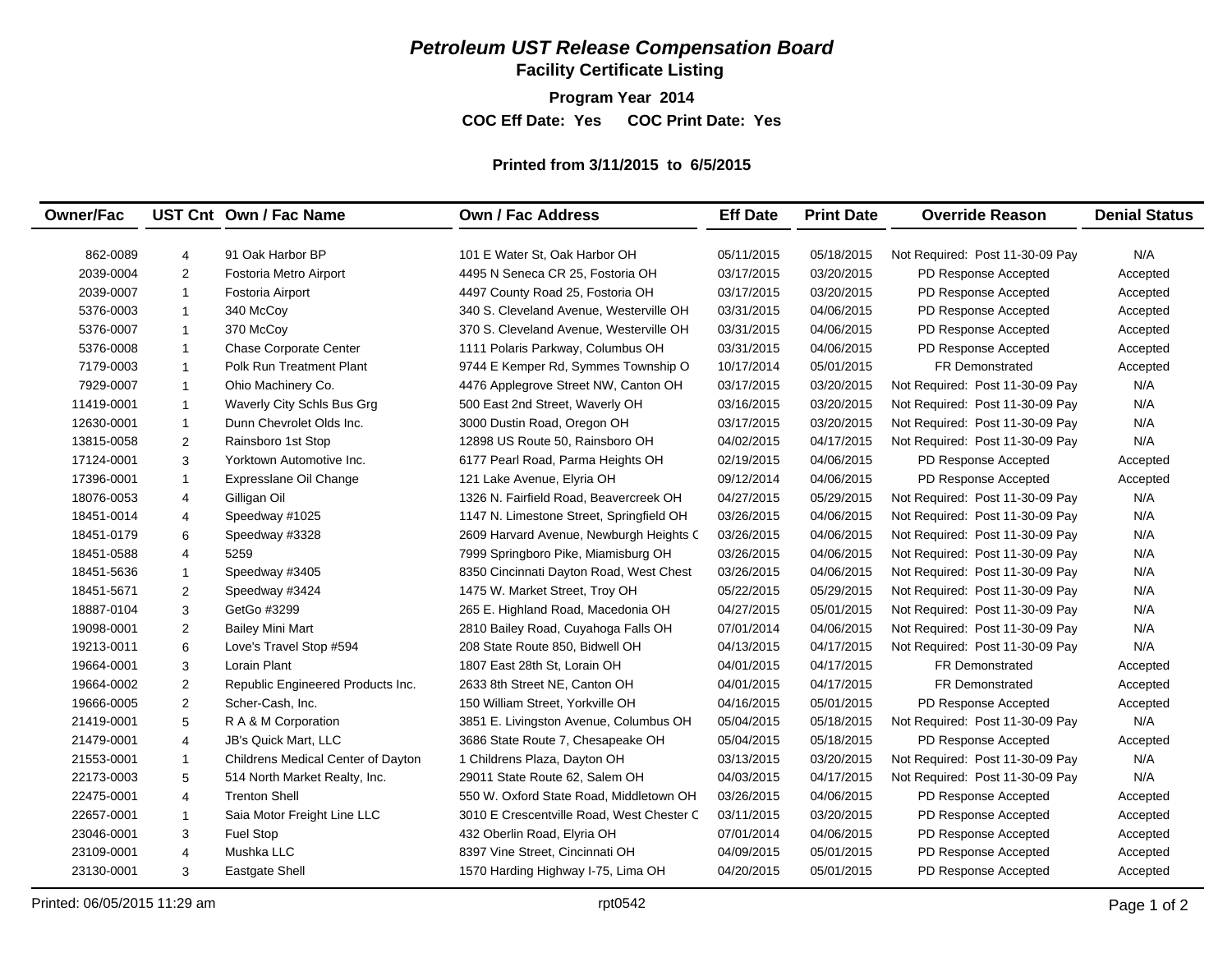| <b>Owner/Fac</b> |              | UST Cnt Own / Fac Name         | <b>Own / Fac Address</b>               | <b>Eff Date</b> | <b>Print Date</b> | <b>Override Reason</b>          | <b>Denial Status</b> |
|------------------|--------------|--------------------------------|----------------------------------------|-----------------|-------------------|---------------------------------|----------------------|
| 23154-0001       | 4            | S & P Oil Company, LLC         | 7942 US 23, Chillicothe OH             | 03/20/2015      | 04/06/2015        | PD Response Accepted            | Accepted             |
| 23251-0001       | $\mathbf{2}$ | 26005 Chardon Road LLC         | 26005 Chardon Road, Richmond Heights O | 05/08/2015      | 05/18/2015        | PD Response Accepted            | Accepted             |
| 23284-0001       | 2            | Aksharvinay LLC                | 5375 W Erie Ave. Lorain OH             | 01/23/2015      | 03/20/2015        | PD Response Accepted            | Accepted             |
| 23286-0001       | 3            | One Stop Crossing LLC          | 20 Logan Thornville Road NE, Bremen OH | 04/21/2015      | 05/01/2015        | Not Required: Post 11-30-09 Pay | N/A                  |
| 23298-0001       | 3            | Der Village Pantry             | 705 Dover Road N.E., Sugarcreek OH     | 03/25/2015      | 05/01/2015        | <b>FR Demonstrated</b>          | Accepted             |
| 23338-0001       | 4            | Speedy Gas #4                  | 14001 Lakewood Heights Boulevard, Clev | 03/13/2015      | 04/06/2015        | PD Response Accepted            | Accepted             |
| 23363-0001       | $\mathbf{2}$ | Clark                          | 1655 N. Gettysburg Avenue, Dayton OH   | 03/03/2015      | 04/06/2015        | Not Required: Post 11-30-09 Pay | N/A                  |
| 23364-0001       | 3            | VGV Properties, LLC            | 3069 State Rt 213. Steubenville OH     | 04/16/2015      | 05/01/2015        | Not Required: Post 11-30-09 Pay | N/A                  |
| 23367-0001       | 3            | Silver Swan Marathon           | 3880 E National Rd, Springfield OH     | 03/30/2015      | 04/06/2015        | Not Required: Post 11-30-09 Pay | N/A                  |
| 23368-0001       | 5            | Richies Citgo, Inc.            | 10846 Lower Valley Pike, Medway OH     | 07/01/2014      | 04/17/2015        | Not Required: Post 11-30-09 Pay | N/A                  |
| 23374-0001       | $\mathbf{2}$ | W.H. Zimmer Generating Station | 1781 US Route 52, Moscow OH            | 04/02/2015      | 05/01/2015        | Not Required: Post 11-30-09 Pay | N/A                  |
| 23376-0001       | 5            | Jeep Fuel                      | 10573 Main Street. South Webster OH    | 04/08/2015      | 05/29/2015        | PD Response Accepted            | Accepted             |
| 23378-0001       |              | Lone Mountain Aircraft         | 3555 Hangar Drive, Vandalia OH         | 04/10/2015      | 05/01/2015        | Not Required: Post 11-30-09 Pay | N/A                  |

| <b>Total Owners</b>         | 39  |
|-----------------------------|-----|
| <b>Total Facilities</b>     | 47  |
| <b>Total USTs</b>           | 128 |
| <b>Total Determinations</b> | 23  |